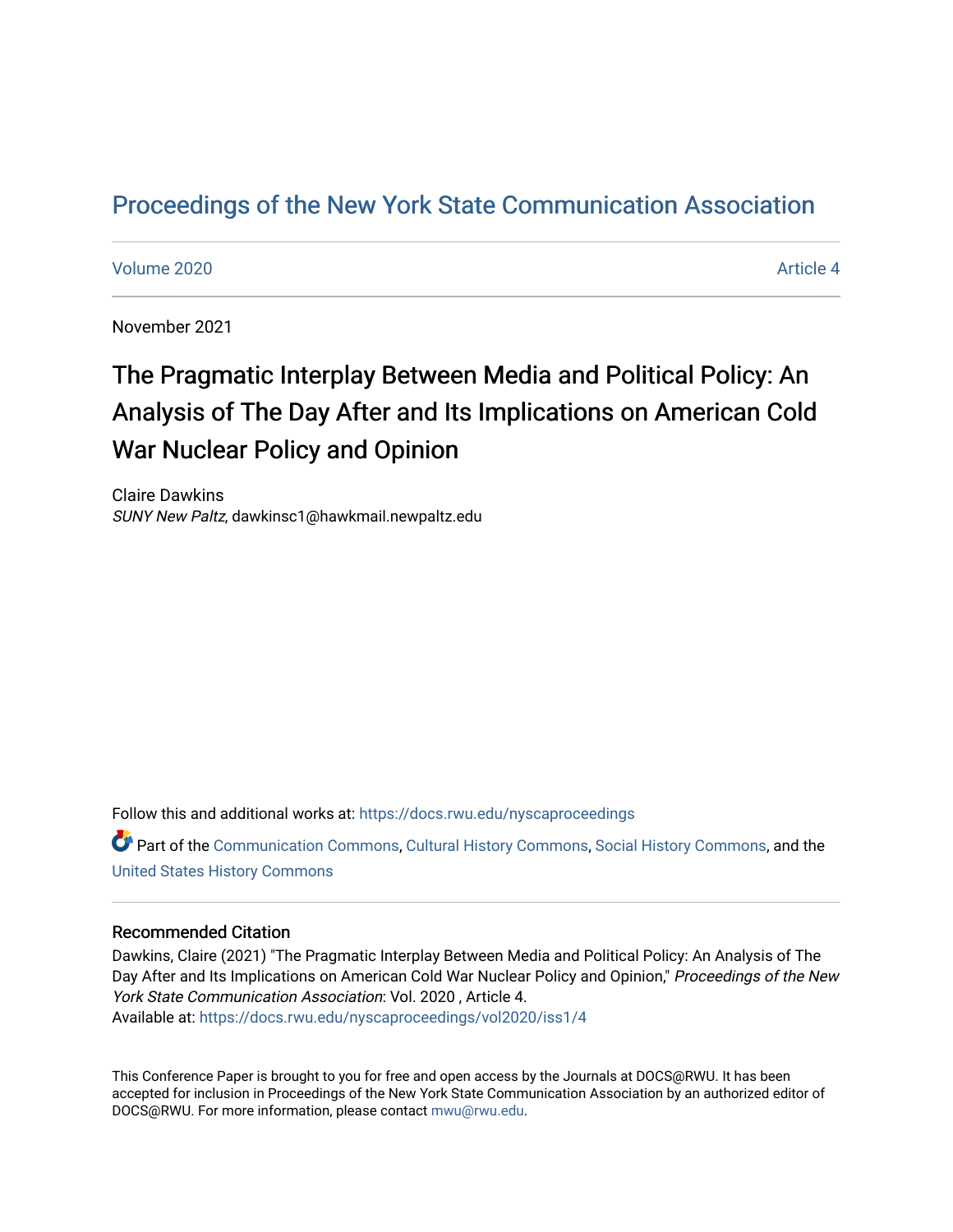# **The Pragmatic Interplay Between Media and Political Policy: An Analysis of** *The Day After* **and Its Implications on American Cold War Nuclear Policy and Opinion**

**Claire Dawkins,** *State University of New York at New Paltz*

**Conference Paper (Undergraduate)**

# **Abstract**

On November 10th, 1983 the TV movie, *The Day After* aired in the living rooms of homes across America. This dramatic portrayal of a nuclear attack on the citizens of Kansas and Missouri, scared Americans watching. Depicting the desolate landscape of a post-nuclear-attack world, paired with the feeling of inevitability of nuclear destruction, the American people began to change their feelings about nuclear weapons. But why does this movie matter? And how can we trace any meaningful influence this movie had on American Culture and understanding of nuclear war? This paper intends to expose the ways *The Day After* changed American society from the average American, to the Reagan administration making important policy decisions.

This movie did three things, first it increased nuclear awareness in America's general public with an increase in letter writing campaigns, voting and general concern in foreign affairs. Next, anti-nuclear organizations were able to use this movie as a steppingstone to increase awareness and raise money for anti-nuclear campaigns. Finally, anxiety from the general public creeped into the white house and we can see real-time rapid changes to public policy and foreign relations in Reagan's administration.

This paper exposes how forms of media and art can create real change politically, socially and culturally. Instead of responding to change, we can see media shaping change.

*Key words:* Cold War, media, political policy, *The Day After*

**Introduction**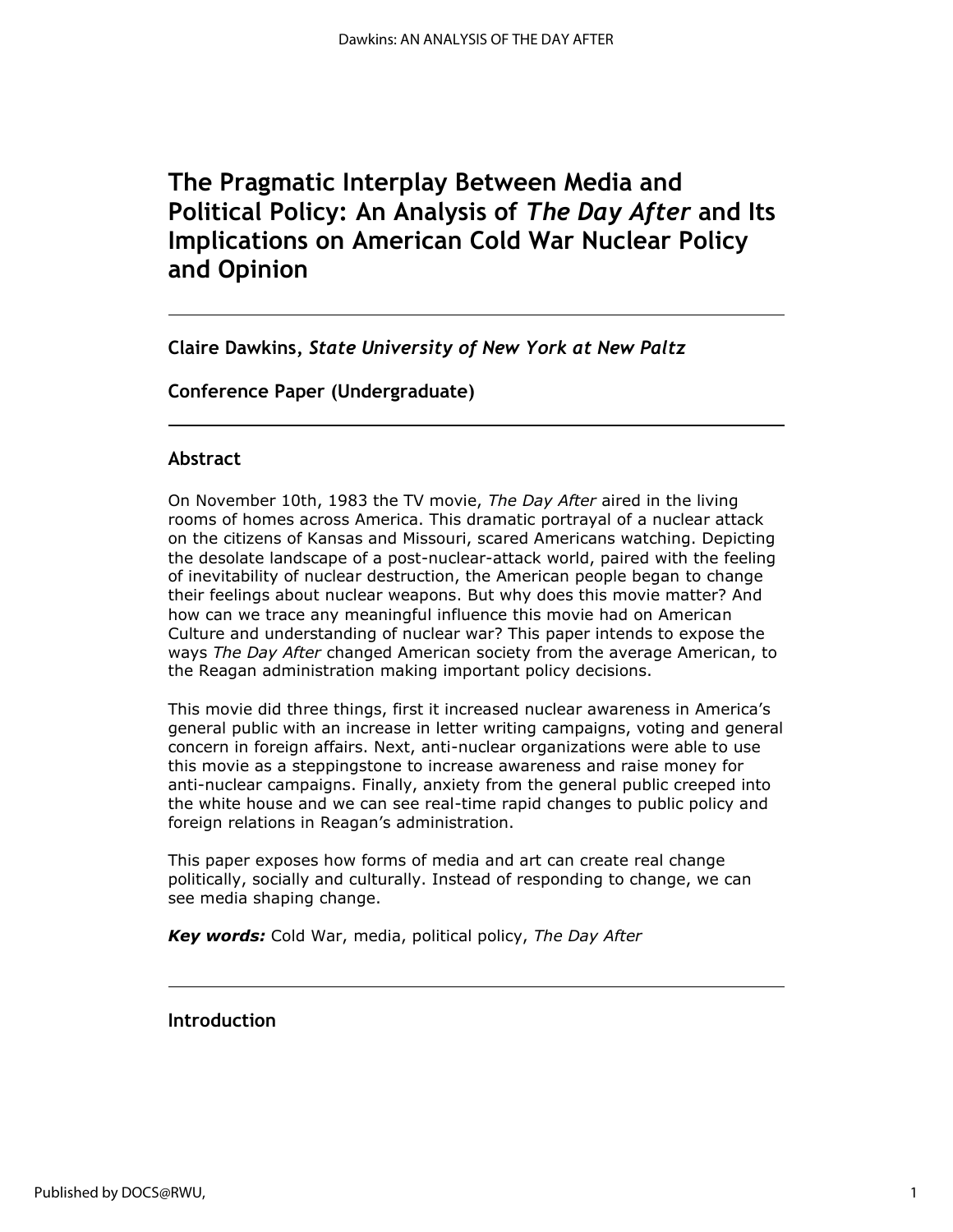On November 20th, 1983, the TV movie, *The Day After* was broadcast in homes across America. Viewers settled into what, at first, appeared to be a story about everyday life in Kansas and Missouri. The first half of the movie depicts the lives of Dr. Russel Oakes and his family, Billy McCoy, an airman stationed outside of Kansas City, and the Dahlberg family in Harrisonville Missouri, over thirty miles away from Kansas City. The Oakes struggle with the reality that their daughter is moving out, while the Dahlbergs prepare for the wedding of their oldest daughter, Denise. In the background, radios and televisions murmur about escalating political tensions and nuclear threats, but no one pays them much mind. The characters move through their days with mentions of Communism and international political tensions always lingering in the background, on televisions and radios.

Suddenly, air raid sirens go off, signaling the beginning of a nuclear attack. Across Kansas City and Lawrence, citizens scramble for shelters to escape the fallout zone. Finally, a nuclear blast hits Kansas City. The rest of the scene is a nuclear blast in action; citizens close to the blast zone are immediately incinerated. Their skeletons glow as their bodies are vaporized in the nuclear blast. A mushroom cloud appears over the horizon, Dr. Russel Oakes sees the effects of the nuclear blast from outside the city. The last half of the movie shows life after the nuclear blast and how radiation affects the people left. The youngest Dahlberg, Danny goes blind after looking directly at the nuclear blast. Denise Dahlberg, Danny, Russel Oakes and a hitchhiking college student are all slowly killed by radiation poisoning. And the movie closes with Professor Huxley, a supporting character, trying to contact survivors with a radio. No one responds.

How did the American public react to this movie? To put it plainly, not well. The image of the mushroom cloud, vaporized people, and the lasting effects of nuclear radiation alarmed the public. While Americans were exposed to conversations about nuclear war and conflicts with the Soviets, the information they had was limited and often wrong. U.S. officials widely circulated images of the Mushroom cloud hovering over Hiroshima, but they were not transparent about the real effects of a nuclear blast and how radiation can affect the human body in the fallout zone (Masco, 2008, p.368). Many Americans felt betrayed and scared when they were faced with the reality of nuclear weapons through a TV movie. Renee Blackwell, a 15-yearold student told *The New York Times*, ''I think I'd rather die than survive a nuclear war...Nuclear war was always in the back of my mind, but that show really woke me up" (Collins, 1983). Others had similar reactions. Martin Ebert, an engineer who sold nuclear survival suits explained that after *The Day After* hit screens across America, he saw a significant increase in his sales. Before November of 1983, the majority of his sales were to Government agencies, but for the first time a market opened up to an average citizen ("Increased Sales," 1983). Public outcry and preparation are two ways the public responded to *The Day After*, but the effects of this movie go further than just this.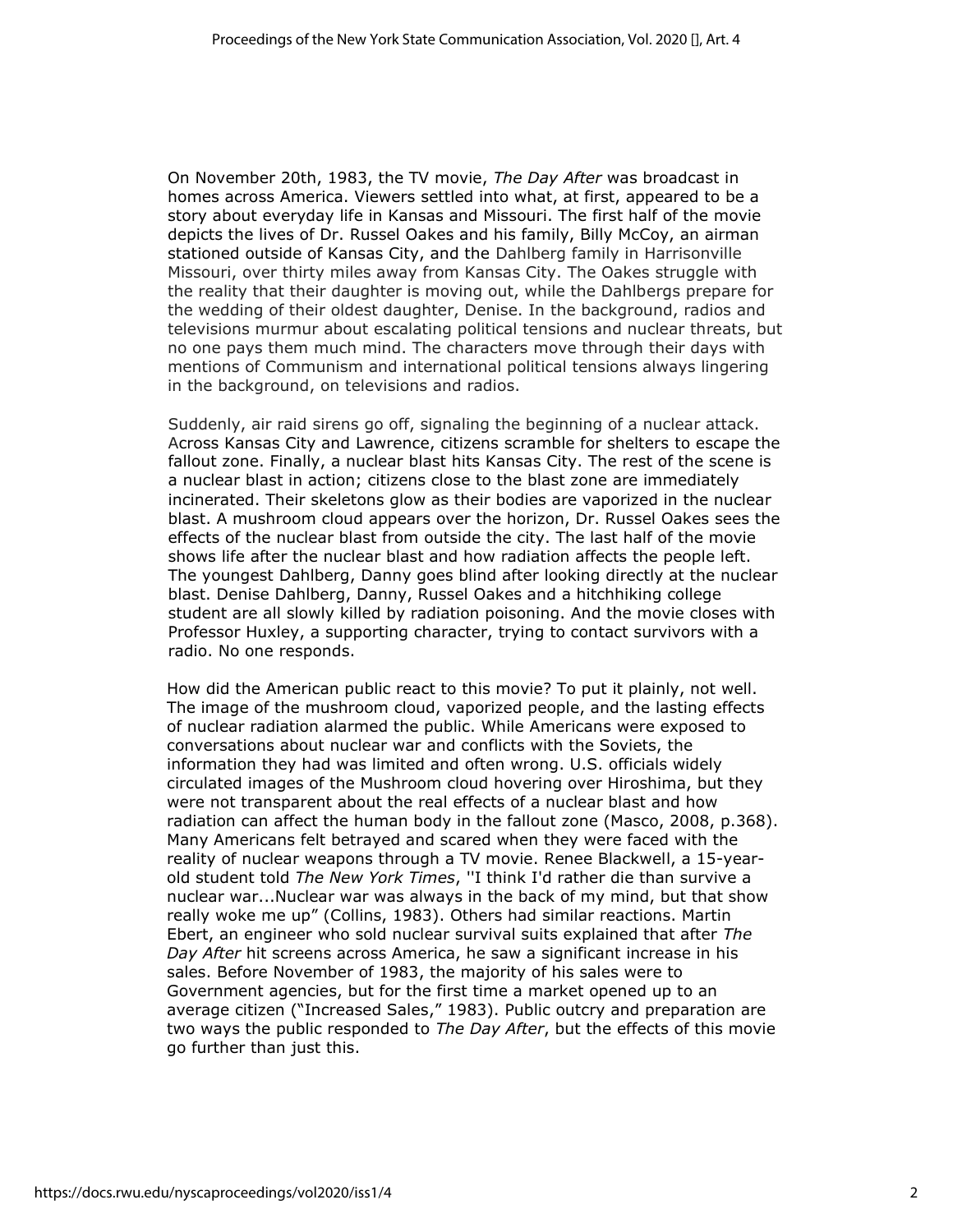*The Day After* was a cultural phenomenon that shifted how Americans thought about nuclear weapons, Soviet and American relations, and the Cold War. This paper focuses on the cultural implications of this movie in Reagan's America. Why was *The Day After* so important in its moment? What made this movie a cultural phenomenon? How did it influence how Americans thought about nuclear weapons? This paper will argue that *The Day After* influenced political action in many spheres. First, *The Day After* helped pro-freeze organizations extend their messages and agendas, which rallied for total nuclear disarmament and an extension of world peace. *The Day After* also created a sense of nuclear fear in the American public not seen since the 1960s, thus politicizing Americans around nuclear weapons more than any time before. Finally, *The Day After* pushed the Reagan administration to change its nuclear stances and created change in how the world community understood nuclear war. *The Day After* did not just reflect the political climate of the 1980s, Cold War America, it drove political change and affected policy. Three major changes came about after *The Day After:* the American public became more politicized and concerned about nuclear war, pro-freeze organizations took the opportunity to increase their campaigning and activism, and the Reagan administration drastically changed their nuclear policies as a direct result of the movie.

*The Day After* movie represented an important cultural and political event in the 1980's America, but it is largely absent from the scholarship on that period. Scholars have written extensively about cultural representations of nuclear war, but most scholars focus on the cultural climate of the 1950s, and 1960s at the height of McCarthyism and the Hollywood blacklist. In the article, "Sheltering Time: The Containment of Everyday life in Nuclear-Shelter Film Narratives" Andrea Vesentini explores how nuclear shelters were depicted in movies and their meaning in a larger cultural context. Vesentini argues that, "Films were also more effective than pamphlets in that they provided a vision of the bomb. In order to stress the actuality of the threat, civil defense used videos to generate terror among the population with a spectacle of disaster" (Vesentini, 2015, p.43). Vesentini emphasizes the weight that films carry for an audience, but she focusses on 1950s and 1960s movies and leaves out the nuclear fear movies of the 1980s, including *The Day After.* Frances Stonor Saunders has a similar issue in his book, *The Cultural Cold War: The CIA and the World of Arts and Letters.* Saunders' book focused once again on the 1950s and 1960s, and the House Un-American Activities committee. Saunders' approach is to analyze how the United States Government controlled and censored movies for their own gain. Saunders argues that the U.S. government manipulated the film industry to warp American's perceptions of Communism. Saunders' focus is the reverse of mine. He looks at how the American government attempted to change its citizens' political opinions, while this paper investigates how a movie changed political opinions of Americans without any influence from the government.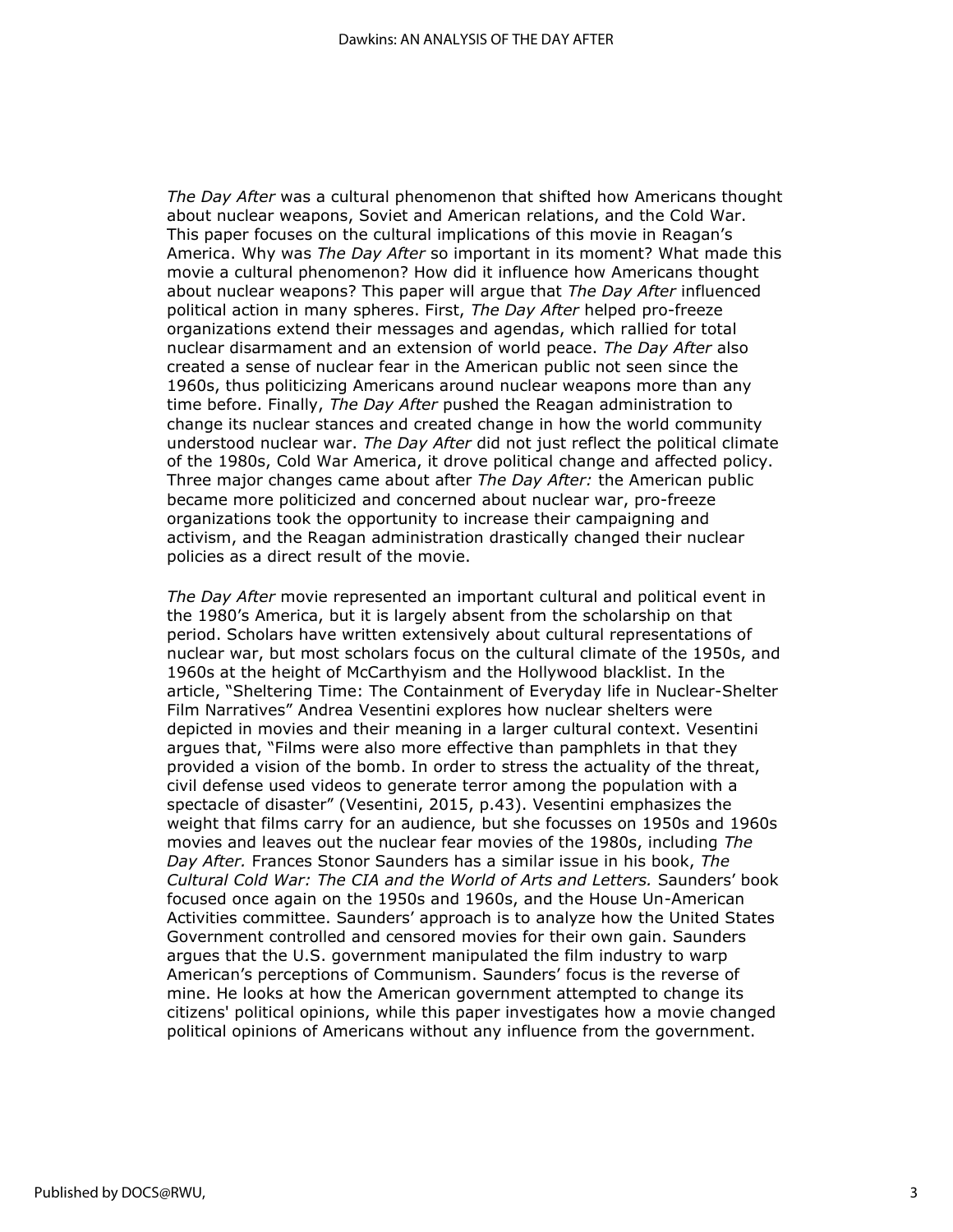The scholarship on Cold War movies lacks a necessary investigation into the 1980s. This paper intends to fill that gap in the scholarship.

Histories of America under Reagan and general histories of 1980s political and cultural history also leave out *The Day After*. In Beth A. Fischer's article, "US Foreign policy under Reagan and Bush", she explains Reagan's foreign policy initiatives during his term. Reagan began his term throwing threats at the Soviet Union about nuclear weapons, and then made a sudden transition in his policies in January of 1984 (2012, p.274). Yet, like many other scholars, she does not mention *The Day After* which came out only two months before Reagan's policy change and created mass hysteria in the American public. It is only when *The Day After* is the main subject of scholarship do we see Reagan and the movie together.

In the article, "'Remember! It's only a movie!' Expectations and Receptions of *The Day After* (1983)" Deron Overpeck focusses on the political influences of the movie's production, and the responses of the public and political organizations. This lens is important, yet it is only found in histories of film, almost never in political histories of the United States under Reagan. What differentiates this paper from Overpeck's is that first, Overpeck argues that this movie had no meaningful change on public opinions on nuclear policy. And second, Overpeck does not draw connections between Reagan's change in nuclear policy in 1984 to the film released just a few months earlier. This paper will argue that *The Day After* had larger implications, focusing on everyday Americans and political, pro-freeze organizations.

*The Day After* sets a precedent on how we can view the interactions between media and history. Unlike most films which act as a reaction to a historical moment, or change, *The Day After* acts as a facilitator for change. It is vital to take this framework and begin to apply it to how we see other forms of media possibly shaping political opinions and even government actions. We are still living in the political and social fallout of the Cold War, so it is necessary to first, look at how media shaped opinions and actions in the moment it was created, but also how media continues to shape us today. Movies are no longer only a reaction to politics and society, but they can actively shape it; by viewing media in this way, not only can new social commentaries about the past be made, but also about our present moment. At the bare minimum, this paper intends to convince you of *The Day After*'s importance in 1980s politics and social opinion. But in the larger scope of importance and lasting impact, this paper is meant to also shift your opinion on the lasting impacts media of all forms have on individual opinions and also how they cause change on a larger scale.

# **Historical Context**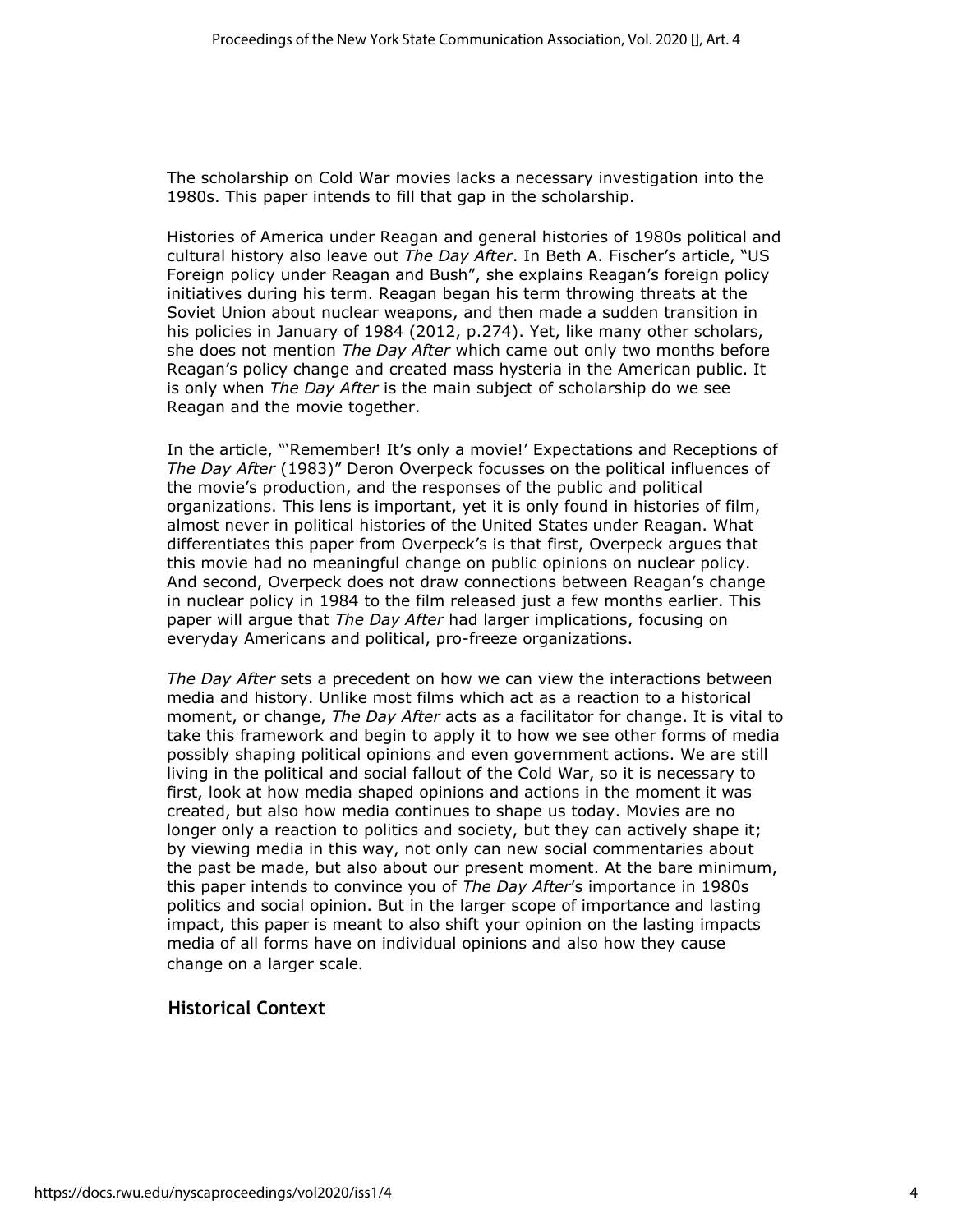Nuclear weapons defined the political climate of the late 1970s and early 1980s. The American public was anxious about aggressions from the Soviet Union. President Carter and later President Reagan only increased those fears. Jimmy Carter's presidency was laced with anxiety from the American public. Carter focused on human rights appeals, pulling American forces out of other countries and slowing the arms race. In 1979 Carter negotiated with the Soviet Union to slow the production of nuclear weapons for both sides in the SALT II meetings. But to the public, it appeared that the Russians were increasing their arsenal, while the Americans were decreasing theirs (Frankel, 1992, p.96). Polls taken in 1977 and 1978 showed that for the first time since the 1960s, a majority of American citizens were worried about Soviet power and the threat of Communism (Njølstad, 2012, p.149). Americans were feeling the threat of nuclear war hanging over their heads, yet it appeared that their leader was not fighting back.

Carter's foreign policies focused on the global south, namely Panama, and other developing nations. This made the American public think that he was not only failing at Soviet/U.S. relations, but also essentially ignoring it. Carter also failed in the eyes of the American people over the Iran Hostage crisis. On November 4th, 1979, revolutionaries took over Iran and the Shah fled, allowing a new government to take his place. Americans working in government offices in Iran were taken hostage. Months passed and Carter continued to fail to negotiate with the Iranians, leaving the Americans there for 444 days. As an insult to Carter, the hostages were not released until he left office (Frankel, 1992, p.27). President Carter's foreign policy failures created a move towards conservative, pro-American thought in the American public. These sentiments assisted President Reagan's election in 1980.

In the 1980s, Americans were nervous. Ronald Reagan, who had just entered office, promised to crack down on Communism. After Jimmy's Carter's relaxed policies on Communism, many Americans were nervous about Soviet and American relations. Reagan promised to be tough on Communism. In 1981, Reagan vowed: "[The West] will dismiss [Communism] as some bizarre chapter in human history whose last pages are even now being written" (Fischer, 2012, pp.269-270). This quote, like many others, was a direct threat to the Soviet Union, and Communism at large. In 1981, Reagan was just beginning his presidency, and his stance on Communism needed to be firm for the American public to support him. Reagan was not afraid to express his opinions of the Soviet Union to the American public and the world at large. Yet on the other side of the spectrum, Americans were becoming increasingly worried once again about the reality of a nuclear war.

Reagan moved quickly to arm America and to let the American public know he was doing so. In a total reversal of Carter's SALT II policies, Reagan rapidly increased American nuclear warheads and America expanded the military. The years 1981 to 1985 saw the largest increase of peacetime military funding in America to date (Fischer, 2012, p.270). In March 1982, Reagan announced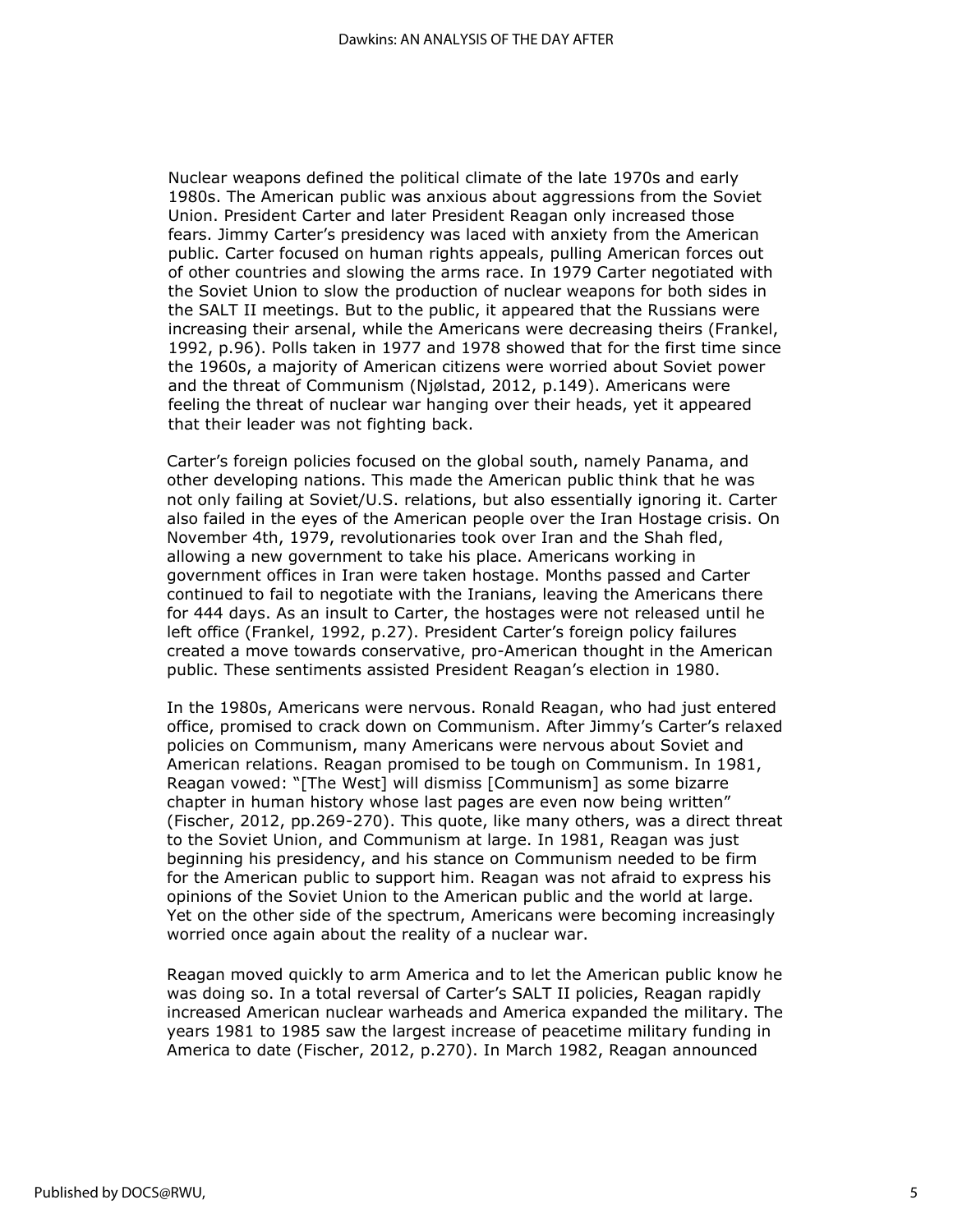his plans for the Strategic Defense Initiative (SDI), which promised to protect Americans from Soviet ballistic missiles. This plan outlined that shields would be erected around the coasts of major cities. Many Americans became concerned about the cost of this project, while world leaders became nervous for their own safety. European countries worried that they would now become the main target of Soviet attacks (Hilstrom, 2006, p. 402).

While Reagan built up America's nuclear arsenal and boosted the military, he publicly shamed the Soviets for their weapons. In Spring of 1982 he announced START, the Strategic Arms Reduction Talks. These talks were meant to equalize the number of nuclear warheads in each country. Yet the guidelines of this agreement required that the Soviets would destroy more than half of their arsenal, while American continued to build theirs up. To no one's surprise, the Soviets did not agree to this. Tensions grew. In November of 1981, Reagan proposed the zero option treaty which once again favored the US. It called for the removal of all intermediate-range nuclear weapons from Europe, but at this time the Soviets were the only ones with weapons in Europe (Fischer, 1997, p. 484). Once again, the Soviets refused. Beth A. Fischer, a historian of Cold War America, explains, "Washington made little effort to address Soviet concerns or to offer proposals that Moscow could find remotely acceptable. This strongly suggested that the Reagan administration was not genuinely interested in arms control." (1997, p.485). Americans were getting the idea that Reagan was not looking to negotiate. He was just looking for weapons and defense.

America went from a liberal, relaxed leader who supported nuclear disarmament, to an aggressive conservative leader who was focused on building up nuclear arsenals more than anything else. Because of Carter's focus on disarmament, the American public was nervous about being unprepared and for an impending nuclear war. This anxiety is what enabled Reagan to be elected. Reagan's aggressive foreign policy with the Soviet Union, paired with his pro-nuclear agenda, made Americans feel a new, different kind of fear. Instead of fearing that they would be unprepared, the American public was now worried about egging on a nuclear war which would send the global community into ruins. While many Americans felt that Carter was not tough enough on Communism, when Reagan came into office, his policies scared Americans in a new way. The shift in nuclear fears in the early 1980s begins with Reagan and his aggressive rhetoric and plans.

# *The Day After*

While military tensions are rising in the US, writer Edward Hume, director Nicholas Meyes and producers, Robert Papazian and Stephanie Austin began to develop *The Day After*. In the beginning stages of the movie's production the United States Department of Defense offered the filmmakers money for production, on the grounds that the script would blame the Soviet Union for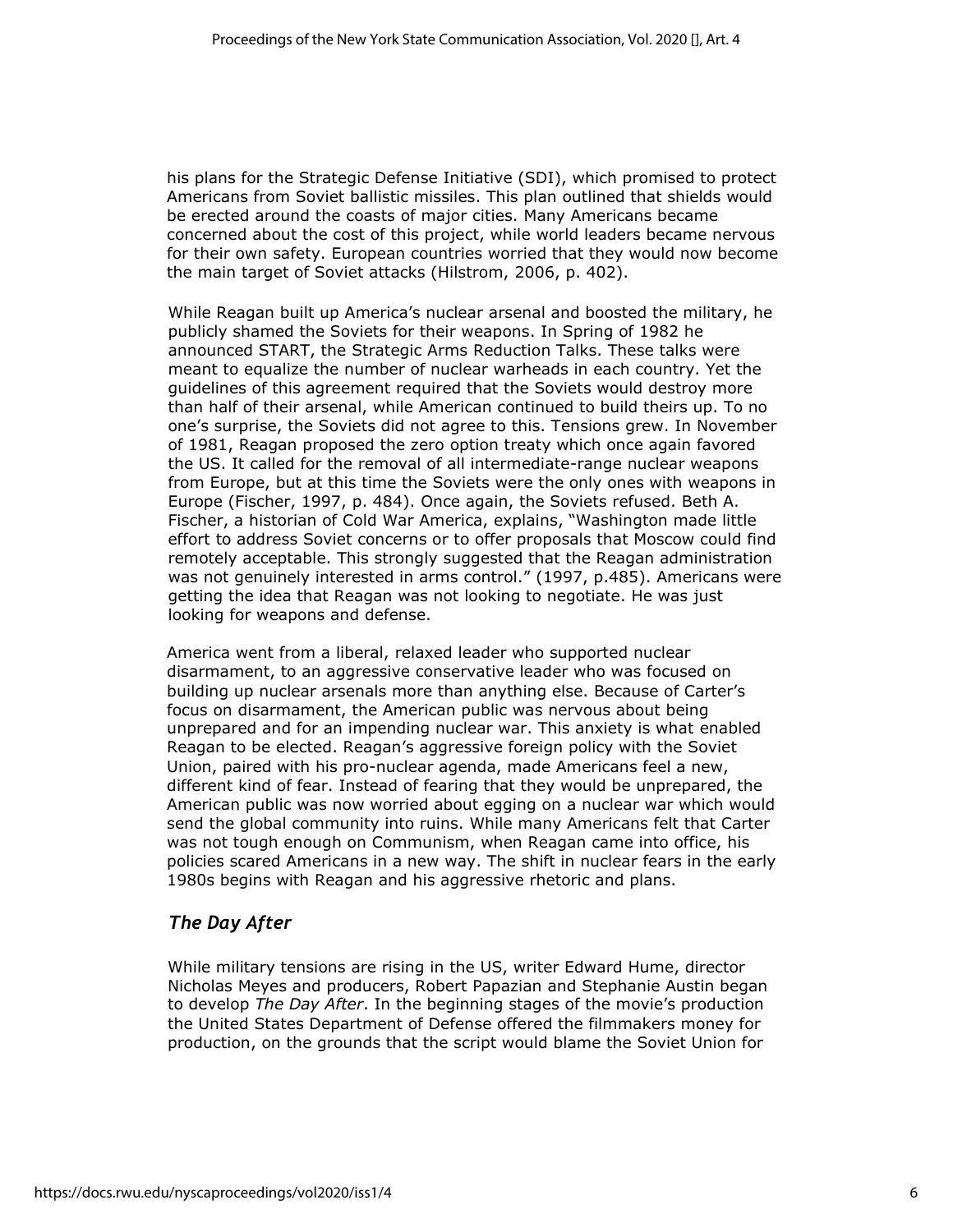the war. The team denied the funding (Overpeck, 2012, p. 272). At first the team advertised *The Day After* as an a-political movie, harboring no favoritism or agenda. Deron Overpeck explains how an a-political framework for the movie began to break down: "[Hume] relied exclusively on pro-freeze or disarmament texts, or sources that emphasized the horrendous destruction that would ensue after a nuclear exchange" (Overpeck, 2012, p.273). Hume was directly referencing pro-freeze documents when he was writing the movie, all of his inspiration came from the framework of pro-freeze organizations. From the beginning of the project, Meyer and Hume were infusing this movie with political motives and bias, as it is almost impossible to tell the story of a nuclear attack without politics. As *The Day After* was gaining media attention and the public began to talk about this TV event, nuclear freeze organizations were given early access to the movie and ample advertisement slots (Overpeck, 2012, p.279). This angered conservatives who supported America's arsenal of nuclear weapons, because despite claiming to be a-political, *The Day After* team was demonstrating the exact opposite. Finally, just a few weeks before the movie was released, the film makers came forward and announced that the movie had a pro-freeze leaning, and now citizens just had to wait for the movie in order to make up their own minds.

# **The Days Before**

The opening scene of *The Day After* reads: "We are grateful to the people of Lawrence, Kansas for their participation and help in the making of this film" (Meyer, 1983). *The Day After* filmed on location, using the local residents as extras. Lawrence Kansas, and Kansas City, Missouri seemed like odd places to base a nuclear attack movie, but that was exactly what the filmmaker wanted. The central characters are everyday Midwesterners. Dr. Oakes is a dedicated doctor, with a loving relationship with his wife and daughter, the Dahlbergs are a farming family, and Billy McCoy is a dedicated airman working for the military, stationed just outside of Kansas City. These characters were specific representations of "everyday Americans." These people do not live in a big city or work prestigious jobs, but they are as susceptible to nuclear attack as anyone in the country. The idea that any American could be hit by a nuclear attack was ingrained into the minds of the audience from the moment they tuned into the film. Thirty minutes into the movie, Dr. Oakes and a coworker discuss the reports, "There are even people leaving Kansas City because of the missile field. Now I ask you, where does one go from Kansas City? Yukon? Tahiti? We are not talking about Hiroshima anymore…" (Meyer, 1983, 32:17-32:35). Characters are discussing that there is nowhere to go. The movie implies that if places like Kansas City were in fear of being bombed, no place in America was safe.

The Cold War serves as a vague backdrop to the daily lives of the characters. In the first half of the movie, characters hear TV and radio reports of Soviet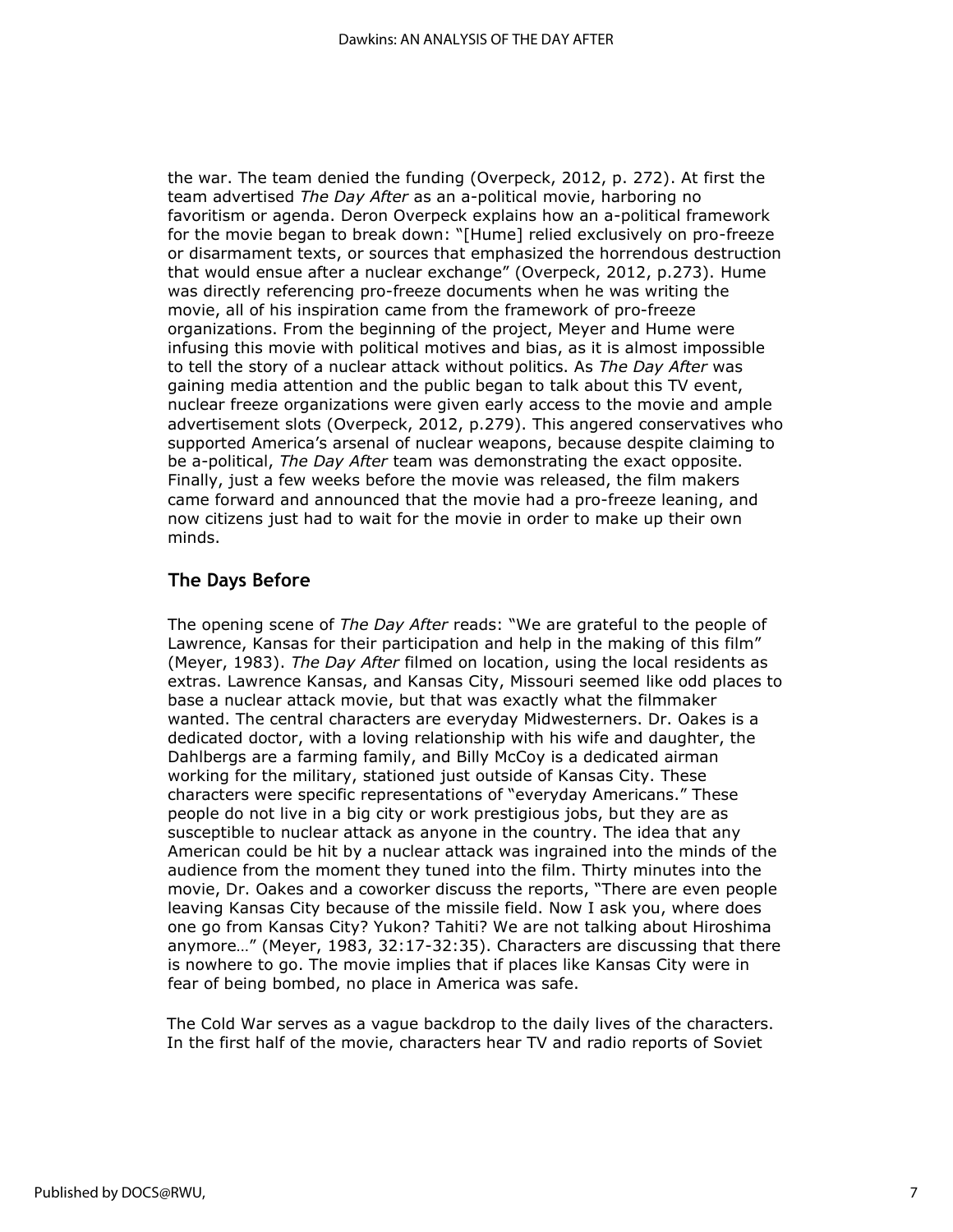aggression in Europe, as tensions rise in East and West Germany. East Germany invades West Germany and drops bombs on their hospitals, schools and government facilities. Things start heating up when Steven Klein hears that Soviets have invaded West Berlin. This scene is a commentary on Cold War politics. No matter how antinuclear this movie may be, the filmmakers still made Communists the aggressors. One girl in the crowd says "Fantasy Land" in response to the news broadcaster speculating about nuclear weapons. She offers a politically driven critique of American military policy: "Look, did we help the Czechs, the Hungarians, the Afghans or the Poles? Well, we're not going to nuke the Russians to save the Germans. I mean if you were talking oil in Saudi Arabia, I'd be real worried." (Meyer, 1983, 36:29-36:45). For a movie that originally claimed the be anti-political, a strong commentary on American foreign policy and its violent links to the oil industry are seen here. Steven Klein decides to hitchhike home, Dr. Oakes leaves work to be with his family, and the Dahlbergs leave church to prepare their basement as a shelter. The next scene is in a supermarket where residents of Kansas City are pushing one another and running for the registers. While on line, Denise Dahlberg's fiancé, Bruce Gallatin, overhears a news report that the Russians hit an American ship in the Persian Gulf. Once again, Communists are the aggressors, leaving the American government in a positive light, for now.

Moving to the Dahlberg's home, the viewer gets a quick glimpse into their lives. Mr. Dahlberg anxiously prepares the basement, and his wife refuses to acknowledge the problem and continues to prepare for the wedding. Mr. Dahlberg, along with many other characters prepare for the bomb, yet none of them seem to be adequately equipped to prepare their homes and stock supplies. The scenes of family life are cut between images of military preparation as soldiers run frantically to prepare and await orders from the government. Finally, in the distance, missiles launch and the realities of nuclear attack begin to set in. The airmen stationed at the Whiteman Airforce panic and run into an underground shelter. Billy McCoy leaves, against orders, to be with his family. Themes of family and companionship are strong throughout the movie, seen in the relationships and decisions each character makes.

The sirens sound, and families rush into city hall to a nuclear shelter. An aerial shot of main street shows citizens like ants running frantically. Then the bomb hits. First all the electric power goes out, all cars and trucks stop working, and then the flash. From Dr. Oakes' view from his car on the highway, we see the full mushroom cloud. People scream as they are engulfed in the blast and their skeletons glow as they are vaporized. Many of the images of vaporized people are scenes with children and families, one is even of a wedding. Kansas City is destroyed. We see houses and businesses engulfed in flames, blown over from the blast and buried under rubble. The only survivors are those in the fallout zone, who only see the massive explosion, but do not immediately feel the effects.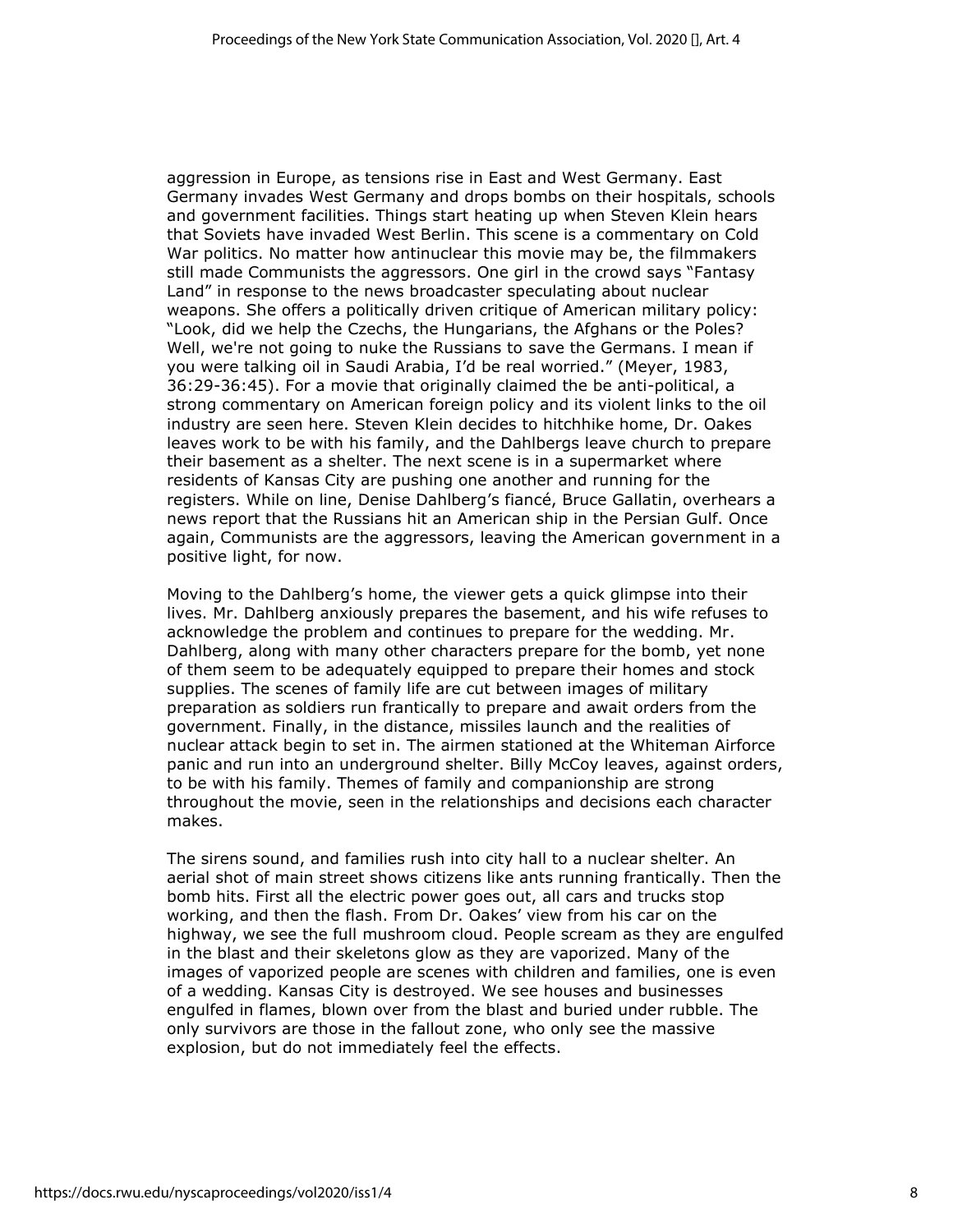### **After the Bomb**

There is chaos in the homes and buildings of the survivors. In the hospital, patients resort to violence, and Dr Oakes needs to calm down a crowd. He asks them to help the most injured and sick. The Dahlbergs have a visitor in the upstairs of their house, and Steven comes down to stay with them after being threatened by Mr. Dahlberg. Next, we see Billy McCoy wandering the destroyed town around him. He passes a memorial that says, "In Memory of our World War Veterans" and in front of it a father and young son lay dead (Meyer, 1983, 1:15:20-1:15:33). This acts as a commentary on the victims of the nuclear attack as victims of a world war, fighting in a war they cannot win. Joe Huxely, a university professor, contacts Dr. Oakes over the radio and notes the high levels of nuclear radiation in the air. More nuclear radiation is moving in by wind from more nuclear silos out west. We are reminded of the good, pious Christian citizens of middle America when the Dahlberg's attend church despite the effects of radiation still present in the air. Denise is beginning to feel the effects of the radiation poisoning and her groin begins to bleed, and she passes out during the sermon. As Stephen brings Denise and Danny to the university hospital on a horse-drawn carriage, they pass men who are hauling dead bodies on the flatbed of a truck. Danny asks Stephen what he sees, he lies and says cows and telephone poles, things that remind Danny of life before the blast.

In an act of satire, the President is broadcasted over the radio and tells an uplifting message that the U.S. has not backed down from conflict, "There is at the present time, a ceasefire with the Soviet Union which has sustained damage equally catastrophic... we are counting on you, on your strength, your patience, your will and your courage to help rebuild this great nation of ours. God Bless us all" (1:39:55-1:42:05). This voice over is cut with scenes of the suffering people, it shows the dead and dying, families hiding under rubble and the destroyed state of life and routine. There is a strong antigovernment sentiment throughout the remainder of the movie. After this catastrophe, the citizens are no longer willing to listen to the government's advice and action. Farmers including Mr. Dahlberg are told they must get rid of their remaining topsoil, but they have no solutions to purify the soil after that (1:48:07- 1:49:56). The remaining American government is asking its citizens to think of the needs of the larger United States, yet individuals can hardly keep their families alive.

In the action packed last fifteen minutes of the movie, Mr. Dahlberg is shot by a roaming group which squatted on his property, and Dr. Oakes is quickly succumbing to the effects of radiation. As Dr. Oakes leaves the hospital and makes his way towards Kansas City a firing squad executes two men on the side of the road. The United States government no longer has power over its citizens, they are taking on responsibility for themselves. As the radiation poisoning overcomes each character their skin turns pale and their hair falls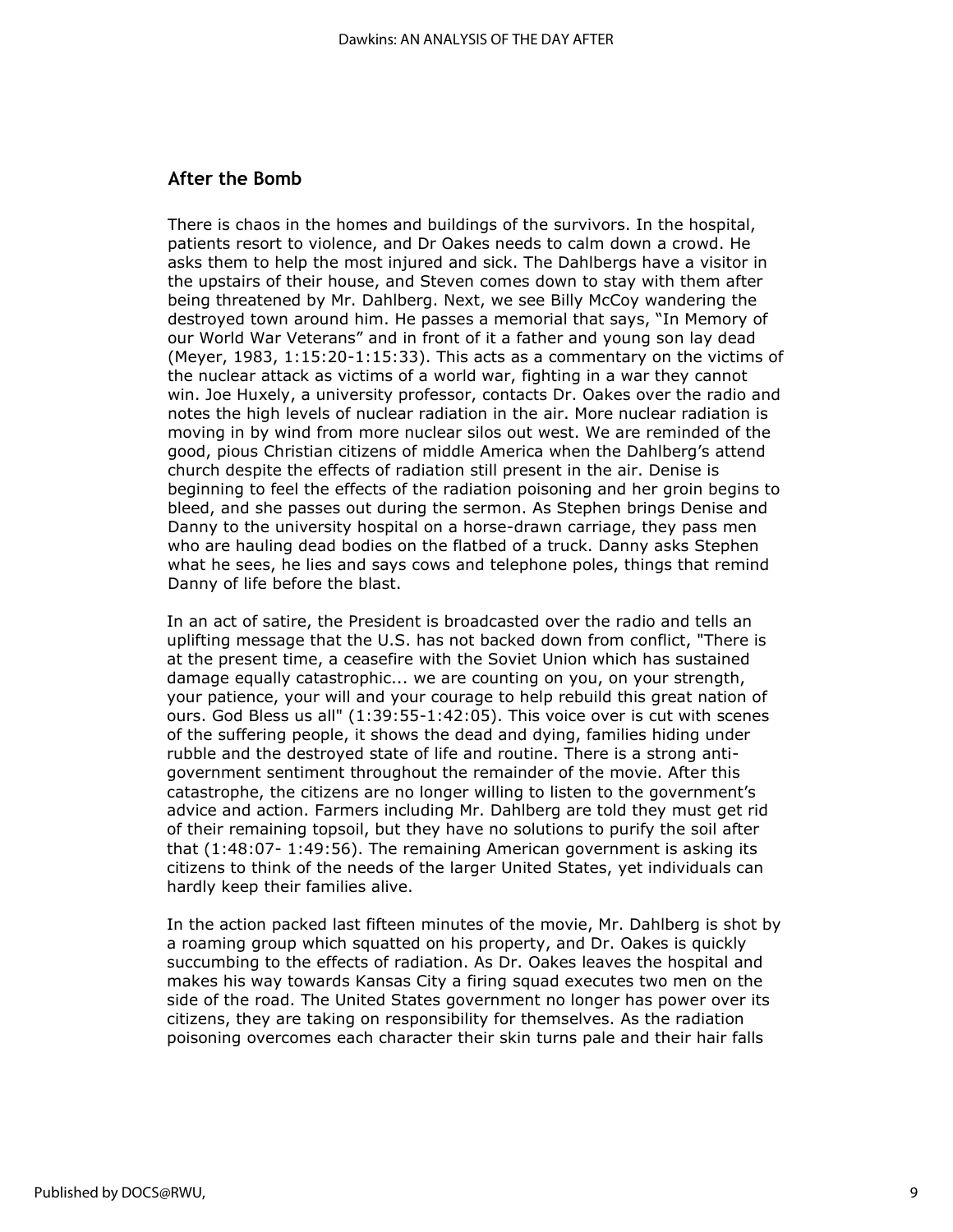out in thick chunks. When Dr. Oakes arrives at Kansas City everything is destroyed, all that is left is the ghosts of buildings. There are scavengers stealing wedding rings and other valuable items off of corpses. In the final scene Dr. Oakes comes across his old house, now nothing more than a pile of rubble. As Dr. Oakes collapses on the ground in distress a stranger embraces him, and the camera fades out. The movie closes with these lines passing over the screen:

"The Catastrophic events you have just witnessed are, in all likelihood, less severe than the destruction that would actually occur in the event of a full nuclear strike against the United States. It is hoped that the images of this film will inspire the nations of this earth, their peoples and leaders, to find the means to avert the fateful day" (2:04:57 - 2:05:13).

The movie is over and the audience is left with the lasting images of war and destruction.

# **Reactions**

# **The Public**

Faced with the dramatic images of explosions and nuclear war, Americans were terrified. In the weeks leading up the showing of *The Day After* news outlets talked incessantly about the premiere of the movie. People prepared in a variety of different ways. Young children were not advised to watch the movie at all, while children ages twelve to fifteen could watch but they would be closely monitored for signs of distress or anxiety afterwards (Overpeck, 2012, p.280). On the ground in schools and homes, parents and educators were seriously worried about the lasting effects these horror filled images could have on children. Dr. Howard H. Hiatt, the head of Harvard's Graduate School of Public Health warned a group of advanced high school students: "be prepared for a dreadful experience… But see it" (Kraft, 1983, p.2). As conversations continued in schools, excitement increased for the movie, and it became a topic in the media, in the classroom, and in schools. Across America, teachers were encouraged to lead discussions about the movie, before and after it aired. Students had a variety of opinions and emotions after seeing the movie, Nora Maccoby, a 16-year-old high school student explained, "I expect to see [nuclear war]. I expect it in my lifetime" ("Viewers Shocked", 1983). Maccoby was not alone, many American citizens believed that nuclear war was destined to happen. The threat of a nuclear strike constantly hung over the head of American citizens, and the images of suffering and destruction in *The Day After* did nothing more than heighten these fears.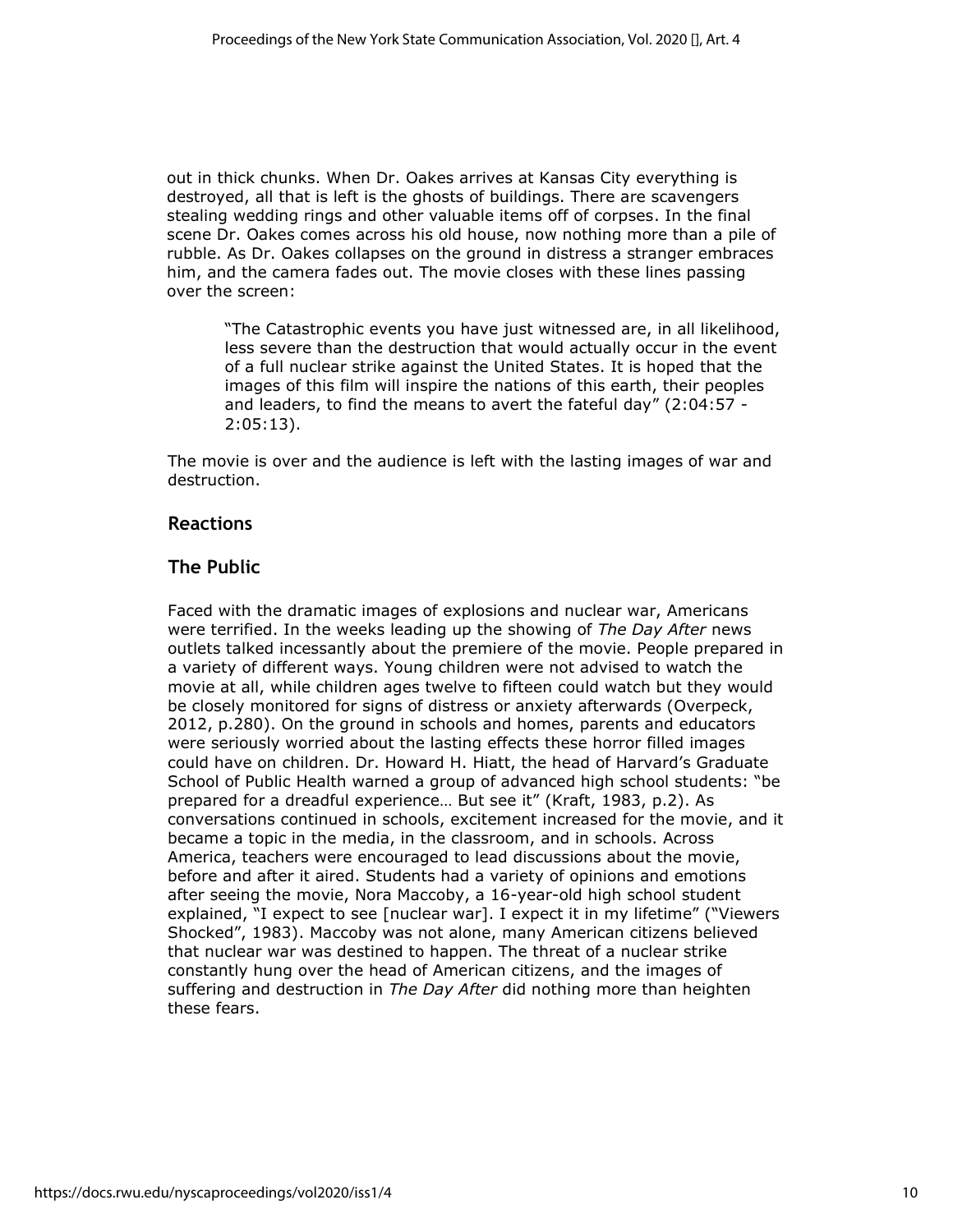Just like Maccoby, many people dramatically reacted to the film. In order to begin to understand public response, we should look at how *The Day After*  was discussed in newspapers and between American citizens. In a *New York Times* article just three days after the movie explains, "On the day after 'The Day After,' the 'experts' gave us little reason for celebrating this year's Thanksgiving Day. It was just a 'movie,' some of them said, but they didn't say it in Hiroshima or Nagasaki" (Reston, 1983, p.A23). Here, the journalist, James Reston, is explaining the overwhelming feeling of dread and fear felt across the nation. Some people had more compassionate responses. Instead of looking towards a desolate future, or vilifying the Soviet Union, a mother said after the film that, "I think it's very important for us to be nurturing compassion in our hearts," said Ruth Stewart. "When I think of our mothers, I think of mothers in Russia who also don't want their children killed" (Linenberger,1983). Unlike many other Americans, Stewart chose to empathize with the citizens of the Soviet Union. As we will see later on, the safety of children is a common factor across all aspects of the nuclear weapons debate.

The American public did not take this TV movie event lightly. Doctors began freeing up their schedules weeks in advance to see patients who felt traumatized by *The Day After* (Rothenberg, 1983). Immediately after the movie was shown American citizens began writing to President Reagan asking for his response. A letter written by a distraught watcher says: "'Dear President Reagan: Our country must not wait until the day after a nuclear war. We must negotiate an end to the extreme danger posed by nuclear weapons now." The letter ends with, "'Please Mr. President give us tomorrow'" (Cardarella, 1983, p.1). The White House received so many calls the night of the movie that their switchboard operators required a full day to count them all. And ABC headquarters also reported an influx of calls, mostly in support of the movie (Overpeck, 2012, p.280).

*The Day After* also popularized certain specific fears associated with nuclear radiation and attack. In the book, *Decade of Nightmares: The End of the Sixties and the Making of Eighties America,* Philip Jenkins explains the way people thought about nuclear attack before *The Day After.* Jenkins explains a common fear called the "nuclear winter theory" where a nuclear war could damage the ecosystem and climate of the world so much that it would cause a human extinction (222). Whether it was residual radiation directly killing people or the destruction of the environment, a nuclear war which would destroy any means for human survival. We can see this represented in scenes with Mr. Dahlberg and other farmers, where they are asked to get rid of their topsoil and prepare the ground for new planting when it is safe. But the farmers in the film are given no clear direction on how and when they will know their soil is safe once again. There is a direct connection between the anxieties of people before the movie was broadcast, and the content of the movie.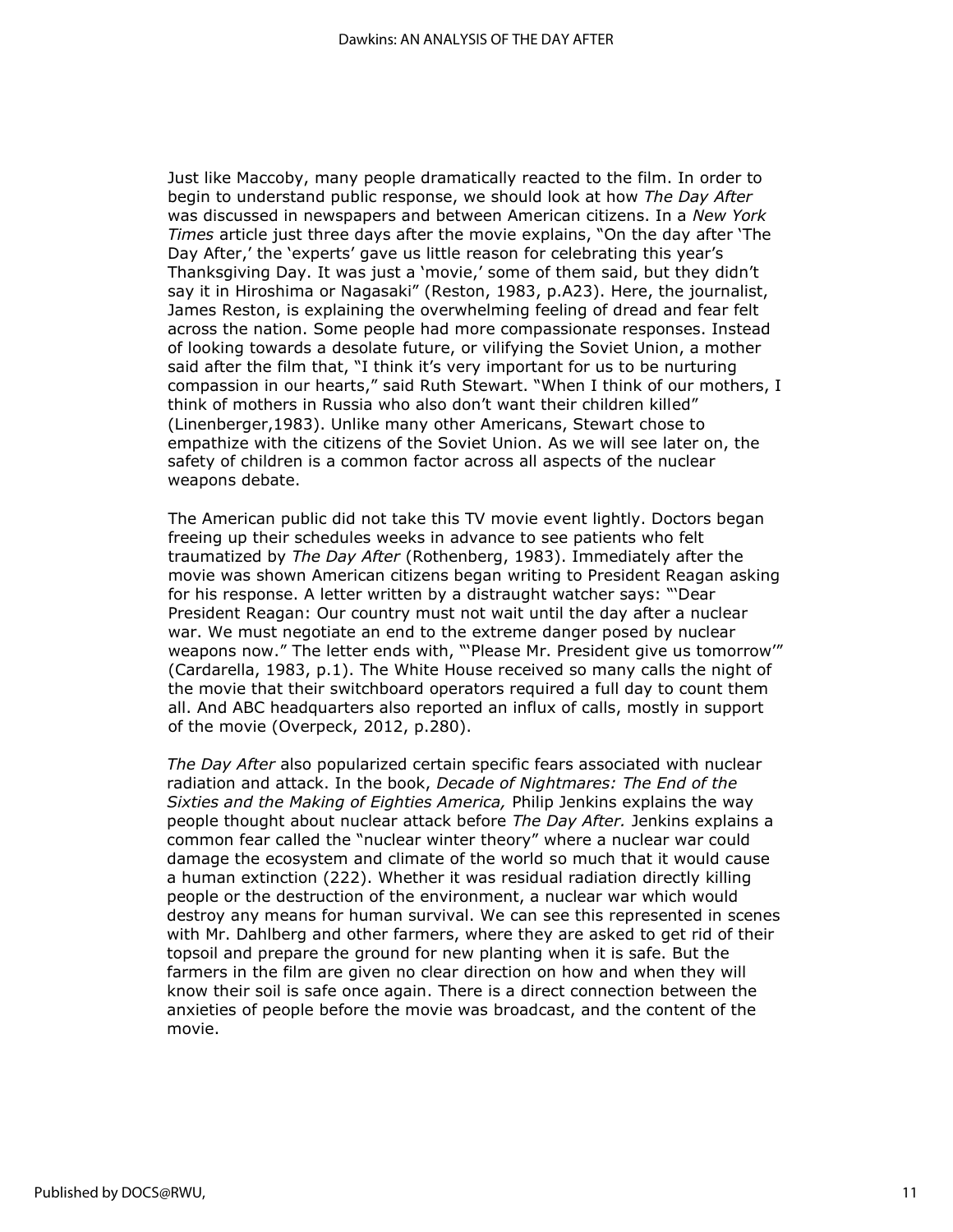# **Political Organizations**

From the beginning, the political bias of *The Day After* had been strong. From the first stages of writing and producing, *The Day After* was created with antinuclear, Pro-Freeze sentiments in mind. Because of this, pro-freeze organizations were eager to utilize this movie to their advantage. Pro-freeze organizations ran rallies and protests nationwide to support disarmament, "In June 1982 over a million people attended a rally in Central Park in New York City, calling for a freeze of nuclear weapons production" (Robert & Jones, 2016, p.442). Large protests like this placed Pro-Freeze organizations into political conversation and importance. Deron Overpeck (1983), in his article, "'Remember! It's only a Movie!' Expectations and Receptions of the Day After," argues that *The Day After* had little impact on the public opinion of nuclear freeze movements but it, "motivate[d] many Americans, ordinary and otherwise, to become involved in the nuclear war debate" (p. 268). While Overpeck's argument leaves out the vital influence of *The Day After* on political leanings, he does make strong points about political involvement. Pro-freeze organizations capitalized on this push towards politicization by setting up voter registration at meetings to discuss *The Day After.* 

One pro-freeze organization called, "The 800-NUCLEAR Project" was explained as, "an ad hoc group supported by disarmament organization and individuals including Ralph Nader, the consumer advocate, and Hamilton Fish, publisher of the *Nation* magazine" (Smith, 1983). These organizations were linked with the peace movement and made political and social work to increase awareness about nuclear weapons. Jack Willis, the director of the 800-Nuclear Project explained the voter registrations, "The peace movement recognizes that people will get depressed and feel helpless after watching the film…. That's why we're offering ways, such as voter registration, for people to channel their frustrations through the political system" (Rothenberg, 1983, p.2). These organizations saw the opportunity that *The Day After* presented, and they capitalized on that hysteria.

Pro-freeze organizations such as, the 800-Nuclear Project, Nuclear Weapons Freeze Campaign, Let Lawrence Live, the Bulletin of the Atomic Scientists, The Day Before were all eager to use *The Day After* as a way to further their anti-nuclear agendas. These groups showed direct support for these movies, Randall Kehler a member of the Nuclear Weapons Freeze Campaign saw the movie as a reality and explained, "the only sane response… is to protest the current nuclear buildup and demand a nuclear freeze" ("Viewers Shocked," 1983, p.3). Kehler was not alone. Many other political organizers and activists felt that *The Day After* was a representation of the inevitable destruction by nuclear weapons. Disarmament groups saw *The Day After* as nothing less than a positive political move for their campaigns and agendas moving towards nuclear peace.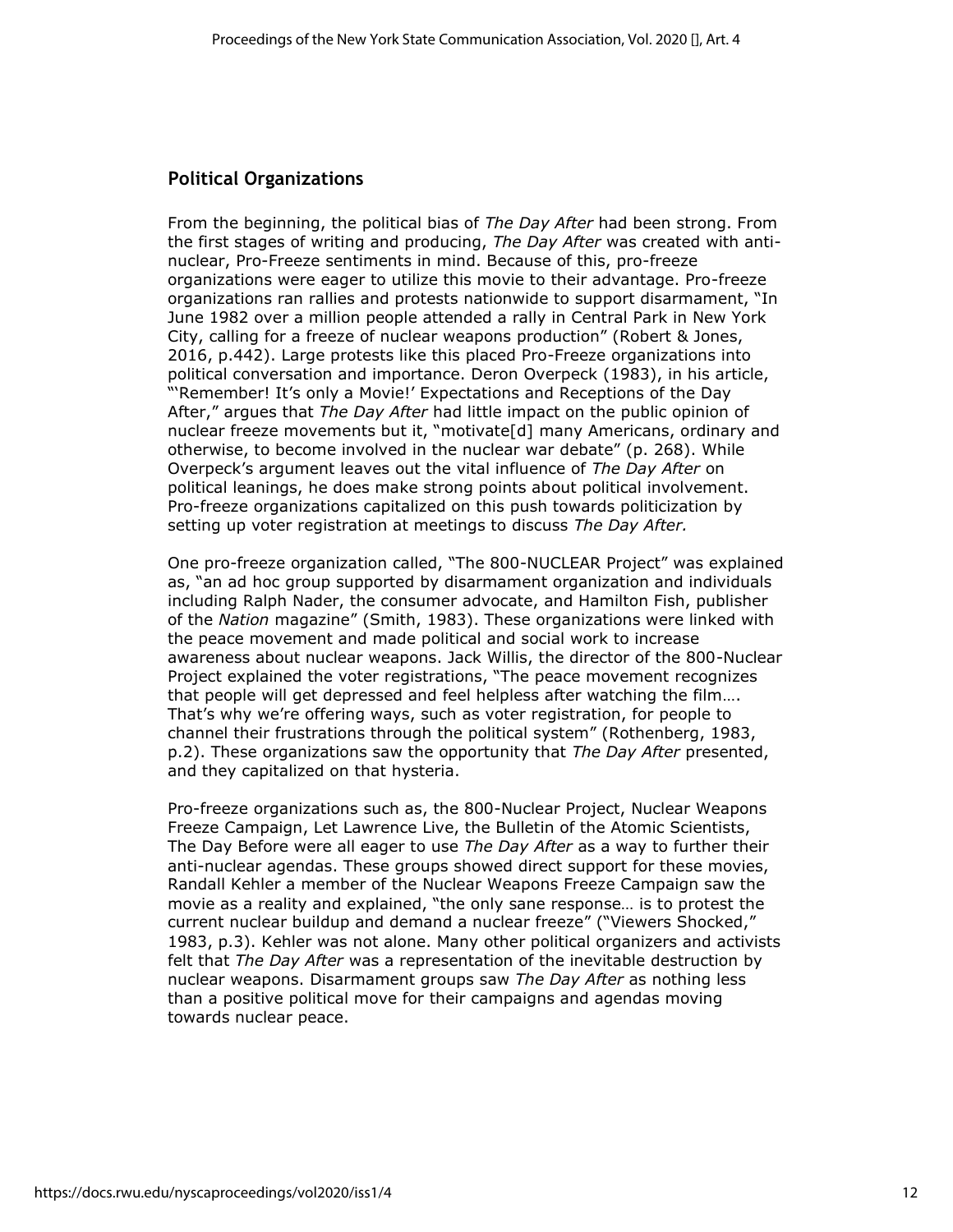These pro-freeze organizations continued to rally behind the movie and spread awareness for their cause. These groups also saw the movie as an opportunity to show support and compassion to those suffering from anxiety from watching the movie. Groups distributed, "hundreds of thousands of viewing guides suggesting how to cope with the film: Share your feelings before, watch in groups, and, after seeing it, 'turn off the TV set. Stay together… take a few minutes before people begin to speak'" (Rothenberg, 1983, p.1). These clear guidelines were meant to ease any sense of anxiety and give people a constructive outlet on how to express their feelings about the movie. Organizations such as the Physicians for Social Responsibility set up hotlines for anxious watchers to call if they felt distressed. The group explained the need for a hotline as, "given the accurate horror portrayed in the movie, these emotions are appropriate." (Corry, 1983). One of their hotlines in Philadelphia received over 400 calls the night of the showing ("Viewers shocked," 1983, p.2).

Pro-freeze organizations were able to comfort people in need and create a relationship where they felt supported by these organizations and, therefore, more willing to subscribe to their mottos and agendas. This then created a larger pro-freeze community across America. Pro-freeze organizations also created community events in order to bring people together to watch the movie or comment on it in some way. In Lawrence Kansas, and other towns across America, pro-freeze organizations held candlelight vigils in response to the movie and threats of nuclear attack (Rothenberg, 1983, p.2). Organizations also set up letter writing campaigns in communities to urge Reagan to change his nuclear policies. Pro-freeze organizations were creating a direct link to communities which allowed their rhetoric and agenda to be more readily accepted in the communities they entered. These organizations were so successful because members were trained on how to speak to the media. Members were each given a pamphlet which taught them how to represent the organization in interviews (Overpeck, 2012, p.277). Pro-freeze organizations took the opportunity which *They Day After* presented, and they were able to rally support for their respective organizations and claims.

While Pro-Freeze organizations saw this movie as an opportunity to further their own agendas, there were many conservative, pro-armament organizations who thought differently. Pro-armament organizations and their supporters saw this movie as a blatant hit to their ideals and to the Reagan administration. One such organization was the Mutually Assured Destruction Policy (MAD) which supported nuclear weapons for the protection of the U.S. (Overpeck, 1983, 267). Reverend Jerry Falwell was upset that the movie was popularizing disarmament in the population; he believed that it would weaken America and leave them unprepared for a nuclear attack. Falwell wished to boycott the companies who bought advertising time. While he later withdrew this threat, many other people who supported nuclear arms as a necessary part of American foreign policy saw this movie as a threat to the U.S.' safety (Shales, 1983). Between the pro-freeze organizations, and the conservative,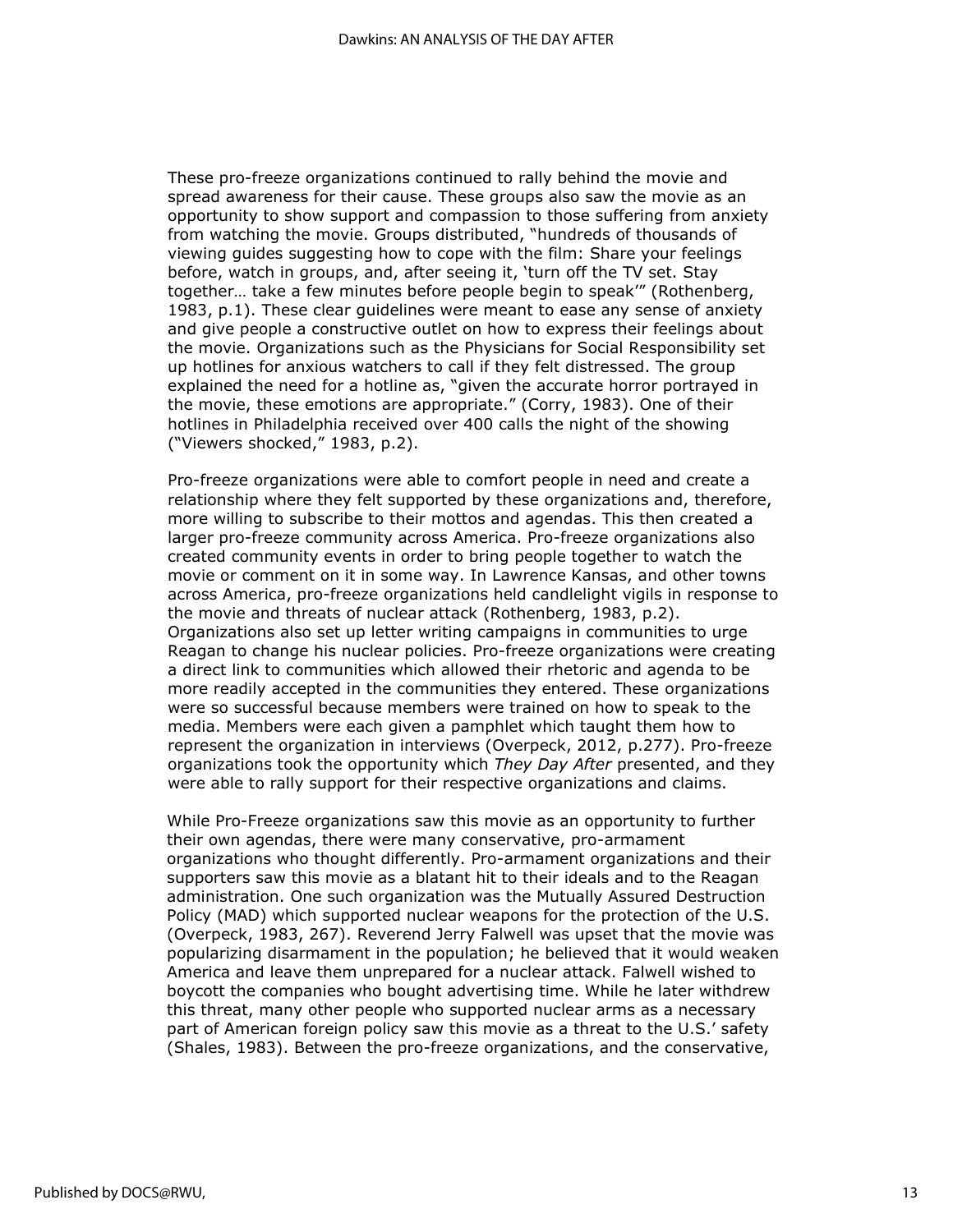pro-nuclear organization there was an overlap in rhetoric. Once again, Reverend Jerry Farwell, a leader of the "Moral Majority," a conservative Christian group, criticized the movie for, "making a blatant political statement in favor of disarmament. The future security of this nation and the freedom of our children are both at stake" (Rothenberg, 1983, p.2). It is significant that Farwell, and other supporters of nuclear weapons buildup make the argument that in order to protect the U.S.' children, they must have strong nuclear weapons. Conversely, pro-freeze organizations used the same rhetoric to support disarmament. As mentioned earlier, Reverend Bud Cooper (a supporter of disarmament) expressed that it was necessary to disarm the countries for the safety of the nation's children (Cardarella, 1983). These comparisons show two groups with ideological differences between them, yet they were both supposedly reaching for the same goals.

#### **Government Response**

Before we begin to unravel Reagan's involvement and reaction to *The Day After,* it is important to consider how other politicians reacted to the movie. Conservative, pro-armament politicians and politicians that supported nuclear weapons freeze both crafted responses to *The Day After*, which furthered their respective agendas. Senator Alan Cranston from California and Representative Edward Markey from Massachusetts, both Democrats, used *The Day After* to support their own policies. Cranston organized fund-raising meetings in twenty-six states at the time of the movie's broadcast. And Markey organized an "awareness campaign" in 10 midwestern states, who like Lawrence Kansas, are near nuclear missile silos (Corry, 1983). Reactions to the movie were not limited to the general public; we can also see a number of politicians using this movie to further their campaigns and agendas.

Since the beginning of his presidency, the Reagan administration had felt pressure from the American people to reform their nuclear weapons policies. In his foreign policy initiatives, Reagan was tough on communism, but his administration left the American public generally uninformed about the reality of nuclear radiation. Americans were shocked by the second half of *The Day After*. Nuclear weapons had already been a major topic of conversation, but the effects of long-term exposure to radiation had not been explained. The Reagan administration originally argued a nuclear attack would be survivable, but the movie proved that wrong (Overpeck, 2012, p.270). Now the American public was losing trust they had in the Reagan administration. Reagan tried to limit the damage. He said, "[The movie] didn't say anything we didn't know and that is that nuclear war is horrible. And that's why we're doing what we're doing, so there won't be one" ("Viewers Shocked," 1983, p.2). Reagan's response was vague and did not clearly pinpoint a policy or strategy he wished to pursue. In his original public responses to the movie Reagan was careful not to allude to any plans or policy.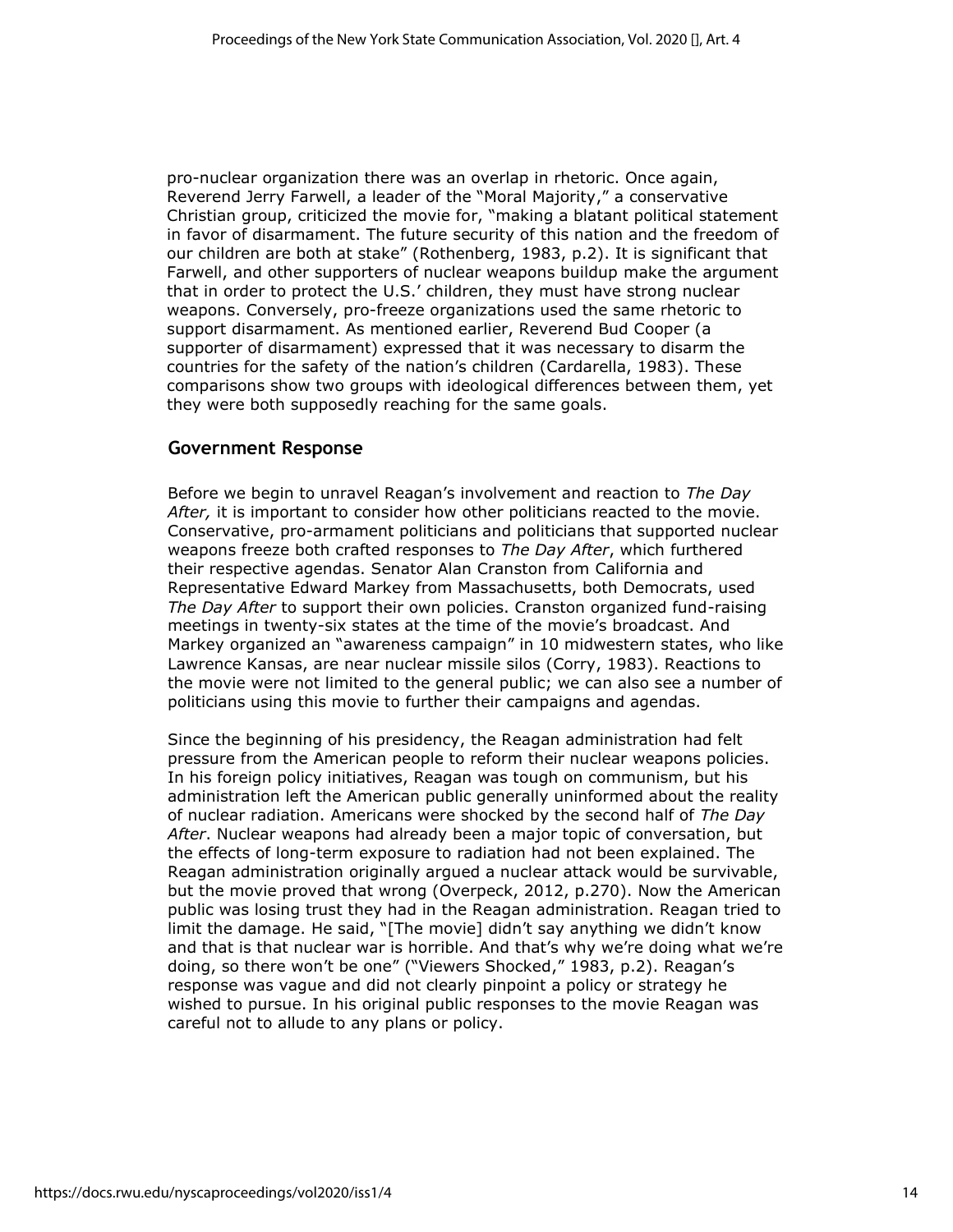Originally, on hearing the news of *The Day After*'s production, the White House began a propaganda campaign right away. Originally, the White House wanted Reagan to do a public service announcement immediately after the end of the movie where he would, "transform the film into an argument for his defense policies" and tell the audience, "that he was shaken by the horrors of the film depicted but resolved never to let nuclear war happen" (Hänni, 2016, p.418). This plan would align Reagan with the American public and comfort them, knowing the president had the same fears as them, and was willing to do something about it. But because the Reagan administration was nervous about being that closely associated with the movie, they pulled-out of the deal at the last second (Hänni, 2016, p.418). Reagan was replaced by George Shultz, who ended up making a message (Frances, 200, p.235). These plans were not the end of Reagan's propaganda campaign, and they continued, for many months after the movie's airing.

On November 4th, 1983, representatives from government agencies ranging from the White House to FEMA met to discuss how each department should approach the movie. Their consensus was, "Don't fight the film, recognize the horrors of nuclear war and take the offensive through emphasizing deterrence and disarmament agreements" (Frances, 2000, p.235) Even before the movie was released, the government was preparing for backlash from the American people. The government knew that this movie would expose their policies and the true danger of nuclear weapons, so in order to protect themselves in the public eye, government officials all agreed not to argue with the images presented in the film, in an attempt to maintain trust with the public. In his personal diary, Reagan wrote about *The Day After* and what it meant for his outlook on nuclear weapons:

"[*The Day After*] is powerfully done- all \$7 mil. worth. It's very effective & left me greatly depressed. … Whether it will be a help to the 'anti nukes' or not, I can't say. My own reaction was one of our having to do all we can to have a deterrent & to see there is never a nuclear war" (Hänni, 2016, p.418).

Reagan begins this entry with his emotional reaction to the movie, expressing that he, like many other Americans, was left distraught after the movie. Then, he considers the impacts of this movie, and how it will affect his foreign policy initiatives, showing that there is a direct correlation between Reagan's political policy and this movie. From this point forward, Reagan and his cabinet created a plan to modify his nuclear policies in light of the movie. Ironically, the day after *The Day After*, the White House held, "Day after meetings" where members of Reagan's cabinet discussed the movie and planned how the government should react to it. As mentioned earlier, the Reagan administration originally told the public that a nuclear attack would be survivable, and the movie proved that incorrect. Instead of arguing with the movie's claims, the administration decided to agree with the effects of nuclear radiation as demonstrated in the movie (Hänni, 2016, pp.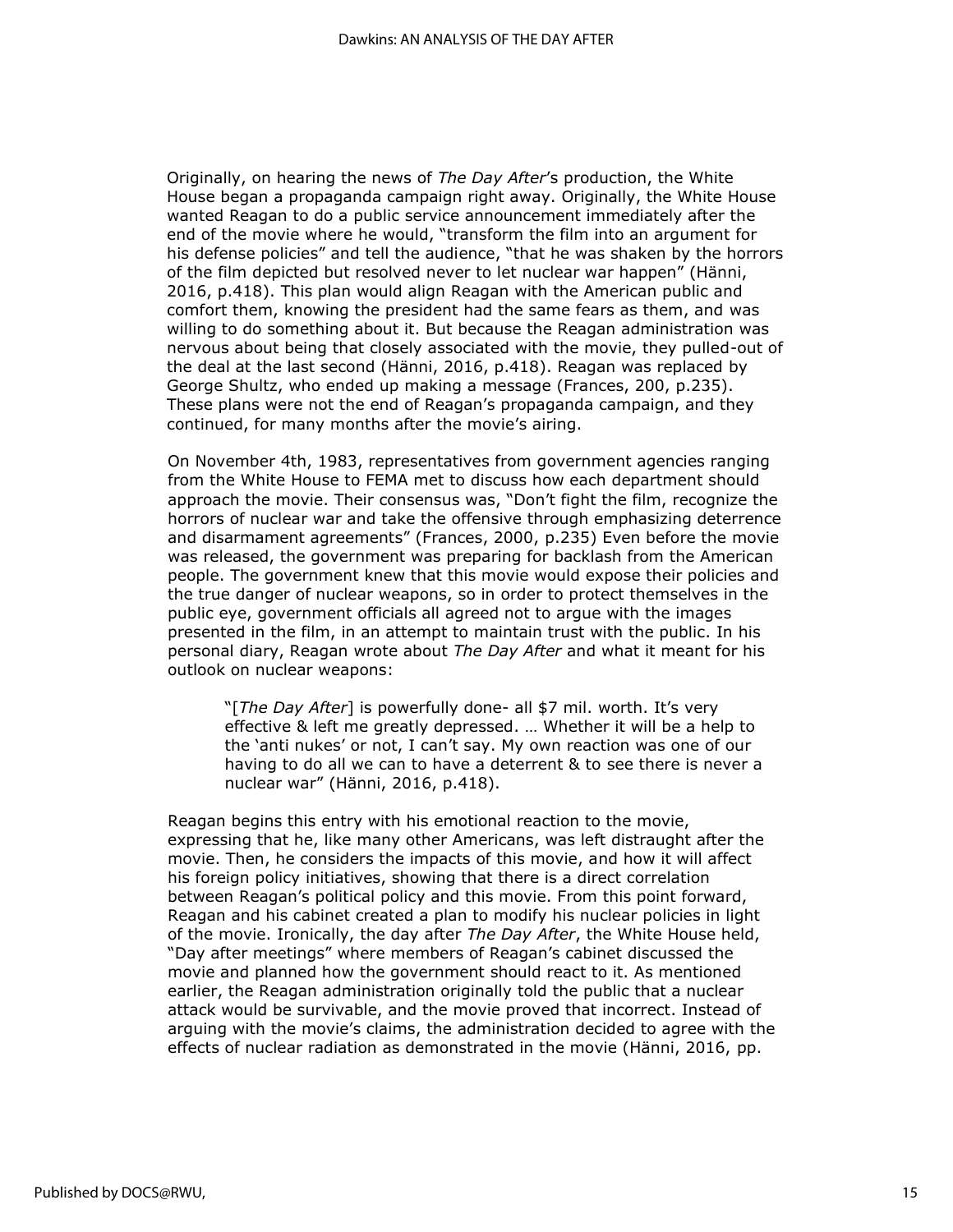420-421). And despite pro-armament leanings for the beginning of his administration, Reagan and his team changed rhetoric and instead came out in support of disarmament. Government employees were told to not discourage anyone from seeing the movie, and they were not to dispute any of the claims. The administration created a clear plan for each agency and government employee to respond to the movie and this is what created Reagan's next policy change.

Now that the American public was more actively afraid of nuclear attack, the U.S. government had to respond to the movie in a way which made the public feel protected and comfortable. On January 16, 1984 Reagan gave his first speech of the year and he made new claims on how he would treat nuclear weapons. "With regards to nuclear weapons, the simple truth is America's total nuclear stockpile has declined. Today we have far fewer nuclear weapons than we had 20 years ago" (Reagan, 1984). For the first time Reagan was not antagonizing the Soviet Union and threatening them with attack. His dramatic switch in rhetoric was solely to comfort the American people and make them feel like the events of *The Day After* would not happen again. This approach was once again emphasized at the end of the speech: "If the Soviet Government wants peace, then there will be peace. Together we can strengthen peace, reduce the level of arms" (Reagan, 1984). Reagan made a smart political move by placing the blame of nuclear weapons and aggression onto the Soviet Union, once again placing the U.S. in a positive light. Like the movie depicted, Reagan is expressing that the Soviet Union are the aggressors, and the U.S. is just defending themselves.

In his speech Reagan outlined three main plans for his future Cold War foreign policies with the Soviet Union. First, a total nuclear disarmament, second, to create better relationships and dialogue between Western and Communist nations, and finally to have these nationals collaborate on regional conflicts such as in Afghanistan (Fischer, 2012, p.273). The goals that Reagan presented in this speech were not found anywhere else in his public statements or policies. Because of this dramatic shift in policy only two months after *The Day After*, we can conclude that due to the political impact of this movie on the population and political groups, that Reagan felt it was time to change his policies. *The Day After* scared Americans into thinking nuclear war was around the corner, and it affirmed beliefs that it would be impossible to recover from. Because of this intense fear Reagan had to change his policies to ease the minds of the American public.

Reagan's change in attitude towards the Soviet Union did not end with this speech. After the film aired, Reagan, again wrote in his diary commenting on his last three years in office and explained that he now understood that Soviet leaders and citizens feared the U.S. To combat this, "I was anxious to get a top Soviet leader in a room alone and convince him that we had no designs on the Soviet Union and Russians had nothing to fear from us" (Fizgerald, 2000, p.238). This was a dramatic change in rhetoric for a leader who spent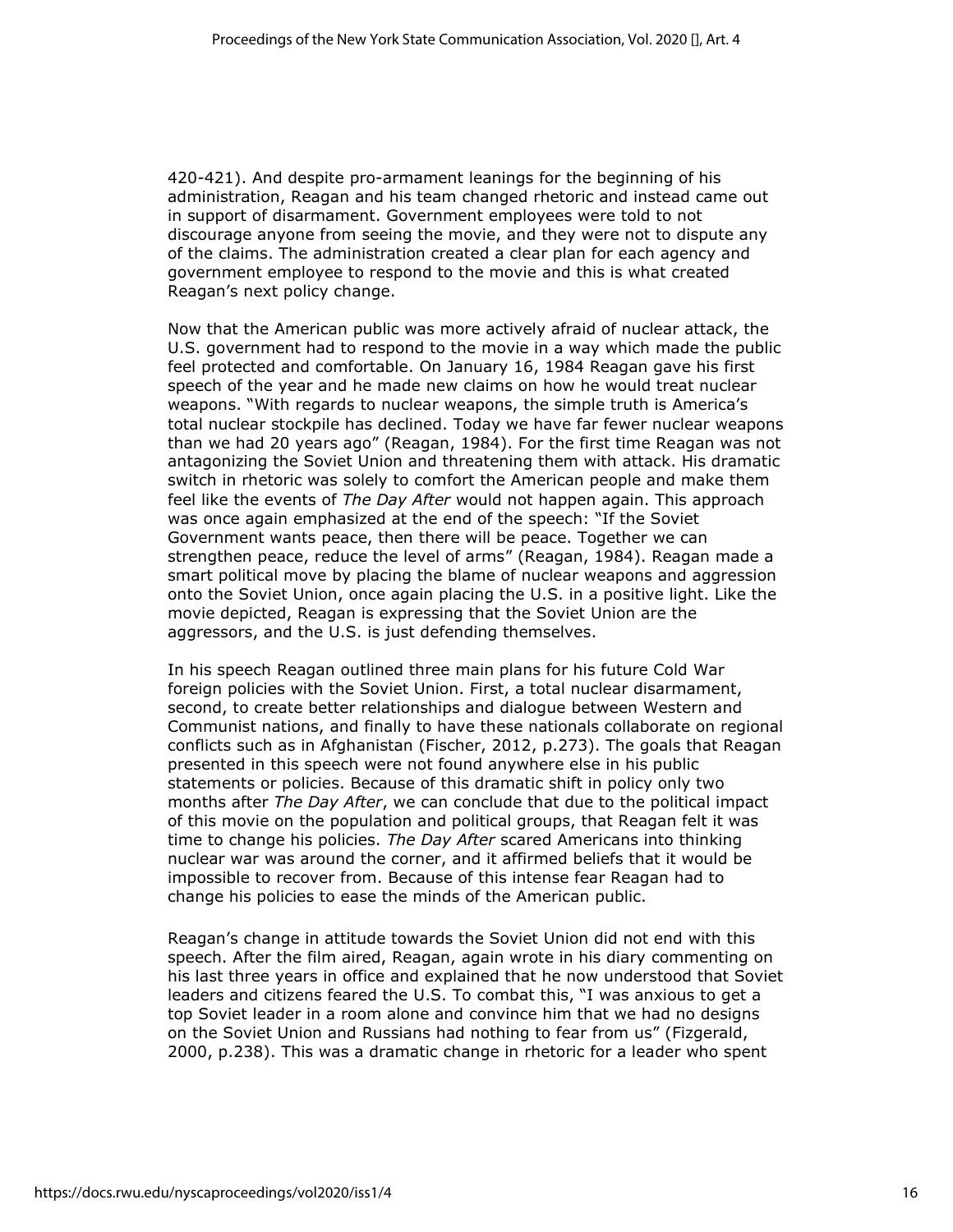the first half of his Presidency incessantly threatening the Soviet Union. Similarly, in the months between November 1983 and June 1984, Reagan did his most international traveling as president. Including visiting China, the first Communist nation he visited in his presidency. Here he signed a treaty which increased investments and cultural exchanges between the countries. He also visited Tokyo, where he called for the total elimination of nuclear weapons (Fizgerald, 2000, p.235). Reagan was making clear decisions to create bonds with Communist nations in the months after the film was aired. These decisions were a direct result of the American public pressuring his aggressive policies.

There are a lot of arguments within scholarship on Reagan, the end of the cold war, and when exactly he changed his policies. Robert C. Roland and John M. Jones in their chapter,

"Reagan's Strategy for the Cold War and the Evil Empire Address" argue that, …Reagan did not 'shift towards peace' in January 1984. Rather, they suggest that peace and nuclear abolition had long been a cornerstone in Reagan's Soviet policy. Although Reagan's tone changed in the years that followed this address, his critique of the Soviet system, commitment to military buildup as a means for achieving arms reduction, and faith in the triumph of democratic values never did (Robert & Jones, 2016, p.455). Here, the authors argue that Reagan's "Evil Empire" speech actually had elements of disarmament plans. But I argue that if these claims were present, they were overtaken by aggressive pro-American rhetoric. This rhetoric threatened the Soviet Union so much it overshadowed any attempt for disarmament. Many scholars argue that Reagan's transition to disarmament policies in late 1983 and early 1984 was just a culmination of Reagan's plans and ideologies all along, coming to light. Whether or not this is true, I argue that *The Day After* was the final push for Reagan to either reveal his long-standing disarmament policies, or to change his policies only to disarmament, which he had not considered before."

# **Conclusion**

The cultural and political impact of films and other popular media forms cannot be ignored. We are accustomed to films reflecting the political and cultural trends of the moment, but there are moments when films and popular media can change how citizens think and feel about a subject, so much that that film creates a political change. *The Day After* is an example of a movie that took advantage of the nuclear fears present in America and used these fears to their own advantage. This paper essentially functions as a case study, analyzing how one movie can influence political activism and political leaning from an average American citizen to the President of the United States. In our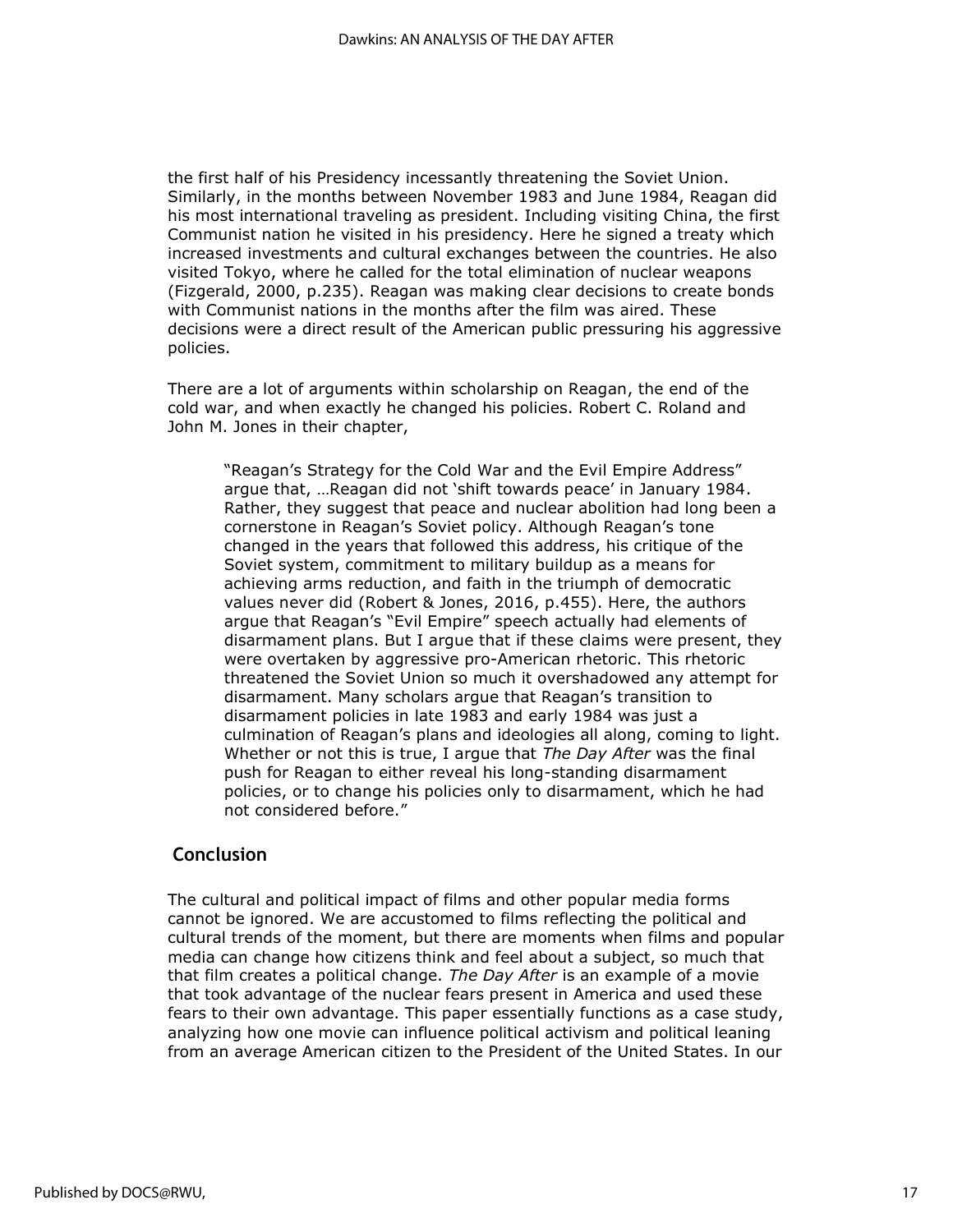current oversaturated media climate. It is important that we understand the complexities and weight that one movie can have on politics and popular opinion of an issue. Movies such as *The China Syndrome,* paired with the Three Mile Island nuclear plant meltdown created hysterical nuclear fears across the country, but not from an attack, rather from faulty machinery or wiring.

*The Day After* was a highly anticipated TV event. Across the U.S., families came together to watch the world end on their TV sets, in their living rooms. The images of the mushroom cloud and vaporized bodies scared these watchers. But what really influenced Americans was the images of nuclear radiation destroying crops, everyday ways of life, and the characters. The fallout of nuclear radiation was what changed American's minds about foreign policy and ultimately placed pressure on Reagan. *The Day After* was a unique and poignant example of how popular cultural and media, specifically movies, can change public opinion on contemporary issues, and enact change at all levels of society, and political involvement. Moving forward, consumers and creators of media should look to *The Day After* and consider its impact as a TV Movie. What other movies, TV shows, songs, etc. have had a lasting impact and have played a role in a massive shift in opinion and political policy?

Though this paper was originally written before the COVID-19 pandemic, in revision it is necessary to consider how this approach to seeing media as action can be applied to media now depicting COVID-19. Just like the Cold War and the Nuclear crisis of the 1980s, we are living in a historic moment. In 15, 20, or 40 years, will we look back on movies and TV shows which discussed COVID-19 and realize it changed our opinions about vaccinations or wearing masks? By seeing media not only as a reaction to history, but an actor in it, we are giving agency and importance to the popular media we see every day. Going forth, consider how world events around you are depicted in fictionalized movies, TV shows, songs, novels, etc., and consider if these stories are affecting your opinions on the events around you, and maybe even how far these influences could go.

#### **References**

- Cardarella, T. (1983, November). [Letters to President Reagan]. *United Press International.*
- Collins, G. (1983). Students voice fear and hopelessness in talks the day after 'The Day After.' *The New York Times.*
- Corry, J. (1983, November). The View; 'The Day After': TV as a Rallying Cry. *Late City Final Edition*.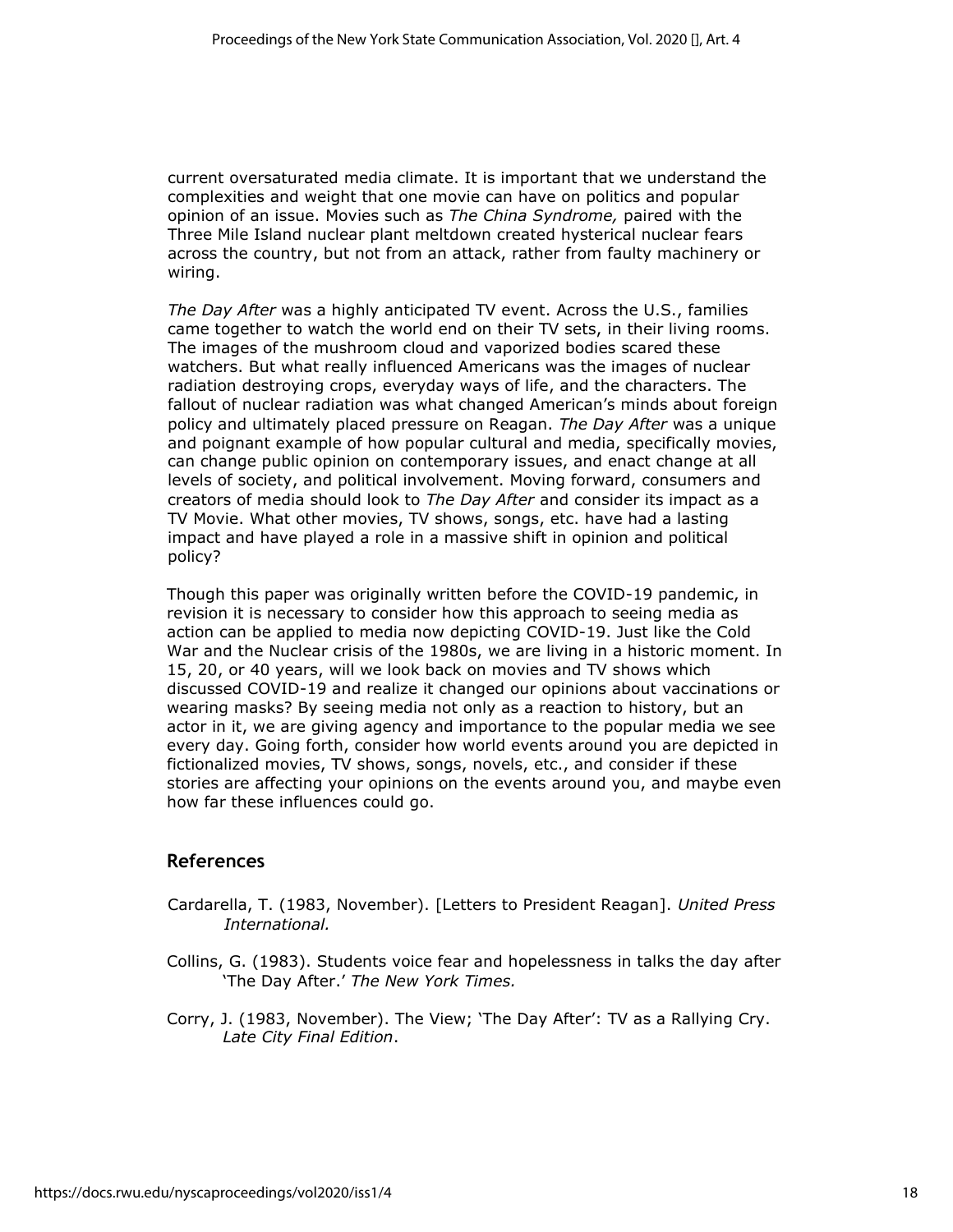- Fischer, B. A. (1997). Toeing the hardline? The Reagan Administration and the ending of the Cold War. *Political Science Quarterly, 112*(3), 477-496.
- Fischer, B. A. (2012). US foreign policy under Reagan and Bush. In M.P. Leffler & O. A. Westad (Eds.) *The Cambridge history of The Cold War* (pp. 267-288). Cambridge University Press.
- Fitzgerald, F. (2000). *Way out there in the blue*. Simon & Schuster.
- Frankel, B. (1992). *The Cold War 1945-1991: Leaders and other important figures in the United States and Western Europe, 1*.
- Hänni, A. (1983). A chance for propaganda coup? The Reagan Administration and *The Day After*. *Historical Journal of Film, Radio & Television. 36*(3), 418.
- Hillstrom, K. (2006). *The Cold War*. Omnigraphics, 415-435.
- Increased Sales for Nuclear Attack Survival Suit. (1983). *United Press International*.
- Jenkins, P. (2008). *Decade of nightmares: The end of the Sixties and the making of Eighties America.* Oxford University Press.
- Kraft, S. (1983, November). The day before 'The Day After' preparing for the impact on kids. *The Associated Press.*
- Linenberger, L. (1983, November). Residents meet after 'The Day After'. *United Press International.*
- Masco J. (2008) 'Survival is your business': Engineering ruins and affect in Nuclear America Cultural Anthropology. *Imperial Debris*, *23*(2), 361- 398.
- Meyer, N. (Director). (1983). *The Day After* [Film]*.* ABC Motion Pictures.
- Njølstad, O. (2012). The Collapse of Superpower Detente, 1975-1980. In M.P. Leffler & O. A. Westad (Eds.). *The Cambridge history of The Cold War*. (pp. 135-155). Cambridge University Press.
- Overpeck, D. (2012). 'Remember! It's only a movie!' Expectations and receptions of *The Day After*. *Historical Journal of Film, Radio & Television. 32*(2), 267-292.